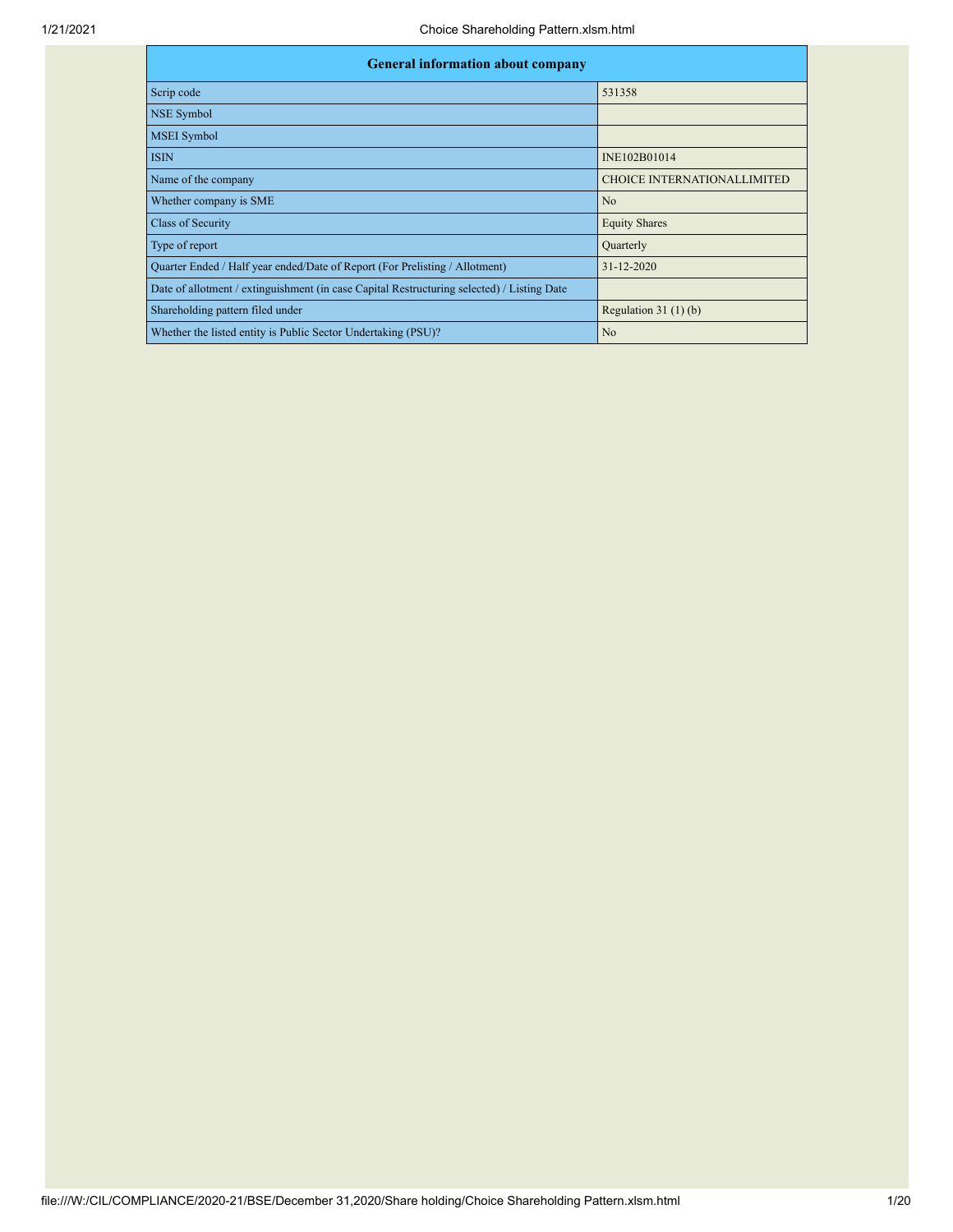|                | <b>Declaration</b>                                                                        |                |                                |                              |                             |
|----------------|-------------------------------------------------------------------------------------------|----------------|--------------------------------|------------------------------|-----------------------------|
| Sr.<br>No.     | Particular                                                                                | Yes/No         | Promoter and<br>Promoter Group | <b>Public</b><br>shareholder | Non Promoter-<br>Non Public |
| $\mathbf{1}$   | Whether the Listed Entity has issued any partly paid up shares?                           | No             | No                             | No                           | N <sub>o</sub>              |
| $\overline{2}$ | Whether the Listed Entity has issued any Convertible Securities<br>$\Omega$               | N <sub>o</sub> | N <sub>o</sub>                 | No                           | No                          |
| $\overline{3}$ | Whether the Listed Entity has issued any Warrants?                                        | <b>Yes</b>     | Yes                            | Yes                          | No                          |
| $\overline{4}$ | Whether the Listed Entity has any shares against which<br>depository receipts are issued? | No             | No                             | No                           | No                          |
| $\overline{5}$ | Whether the Listed Entity has any shares in locked-in?                                    | <b>Yes</b>     | Yes                            | Yes                          | No                          |
| 6              | Whether any shares held by promoters are pledge or otherwise<br>encumbered?               | No             | No                             |                              |                             |
| $\overline{7}$ | Whether company has equity shares with differential voting<br>rights?                     | No             | No                             | N <sub>0</sub>               | No                          |
| 8              | Whether the listed entity has any significant beneficial owner?                           | <b>Yes</b>     |                                |                              |                             |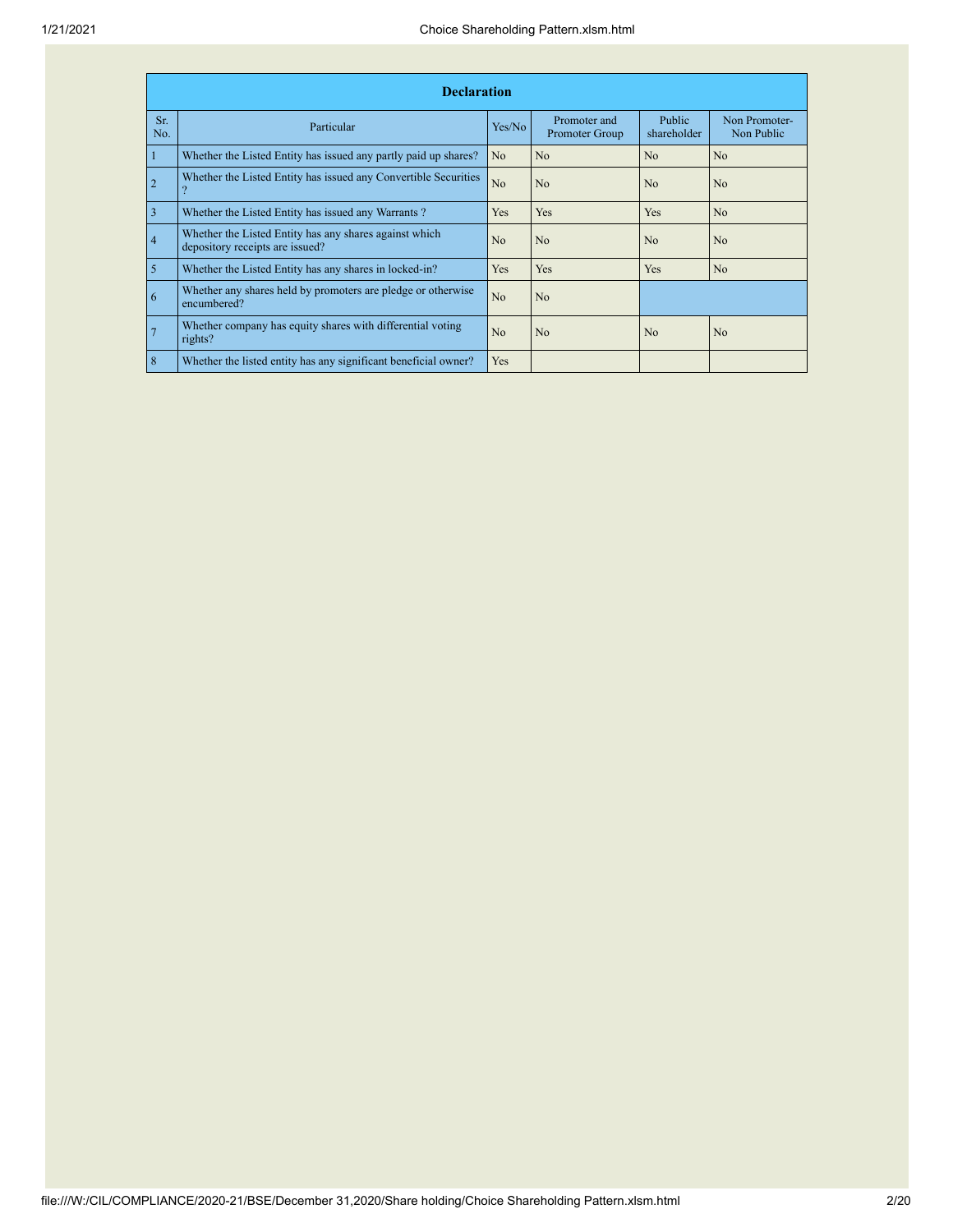|                                        |                                                |              |                       |                                                 |                                                                |                             | Table I - Summary Statement holding of specified securities      |                           |                           |              |                     |            |
|----------------------------------------|------------------------------------------------|--------------|-----------------------|-------------------------------------------------|----------------------------------------------------------------|-----------------------------|------------------------------------------------------------------|---------------------------|---------------------------|--------------|---------------------|------------|
|                                        | Category                                       | Nos. Of      | No. of<br>fully paid  | No. Of<br>No. Of<br>Partly<br>shares<br>paid-up | Shareholding as a<br>Total nos.<br>% of total no. of<br>shares |                             | Number of Voting Rights held in each<br>class of securities (IX) |                           |                           |              |                     |            |
| Category<br>$\left( \mathrm{I}\right)$ | of<br>shareholder                              | shareholders | up equity             | equity                                          | underlying<br>Depository                                       | held (VII)                  | shares (calculated<br>as per SCRR,                               |                           | No of Voting (XIV) Rights |              |                     | Total as a |
|                                        | (II)                                           | (III)        | shares<br>held $(IV)$ | shares<br>held<br>(V)                           | Receipts<br>(VI)                                               | $= (IV) +$<br>$(V)$ + $(V)$ | 1957) (VIII) As a<br>% of $(A+B+C2)$                             | Class eg:<br>$\mathbf{x}$ | Class<br>eg:y             | <b>Total</b> | $%$ of<br>$(A+B+C)$ |            |
| (A)                                    | Promoter<br>$\&$<br>Promoter<br>Group          | 17           | 15650011              |                                                 |                                                                | 15650011                    | 69.04                                                            | 15650011                  |                           | 15650011     | 69.04               |            |
| (B)                                    | Public                                         | 2038         | 7018262               |                                                 |                                                                | 7018262                     | 30.96                                                            | 7018262                   |                           | 7018262      | 30.96               |            |
| (C)                                    | Non<br>Promoter-<br>Non Public                 |              |                       |                                                 |                                                                |                             |                                                                  |                           |                           |              |                     |            |
| (C1)                                   | <b>Shares</b><br>underlying<br><b>DRs</b>      |              |                       |                                                 |                                                                |                             |                                                                  |                           |                           |              |                     |            |
| (C2)                                   | Shares held<br>by<br>Employee<br><b>Trusts</b> |              |                       |                                                 |                                                                |                             |                                                                  |                           |                           |              |                     |            |
|                                        | <b>Total</b>                                   | 2055         | 22668273              |                                                 |                                                                | 22668273                    | 100                                                              | 22668273                  |                           | 22668273     | 100                 |            |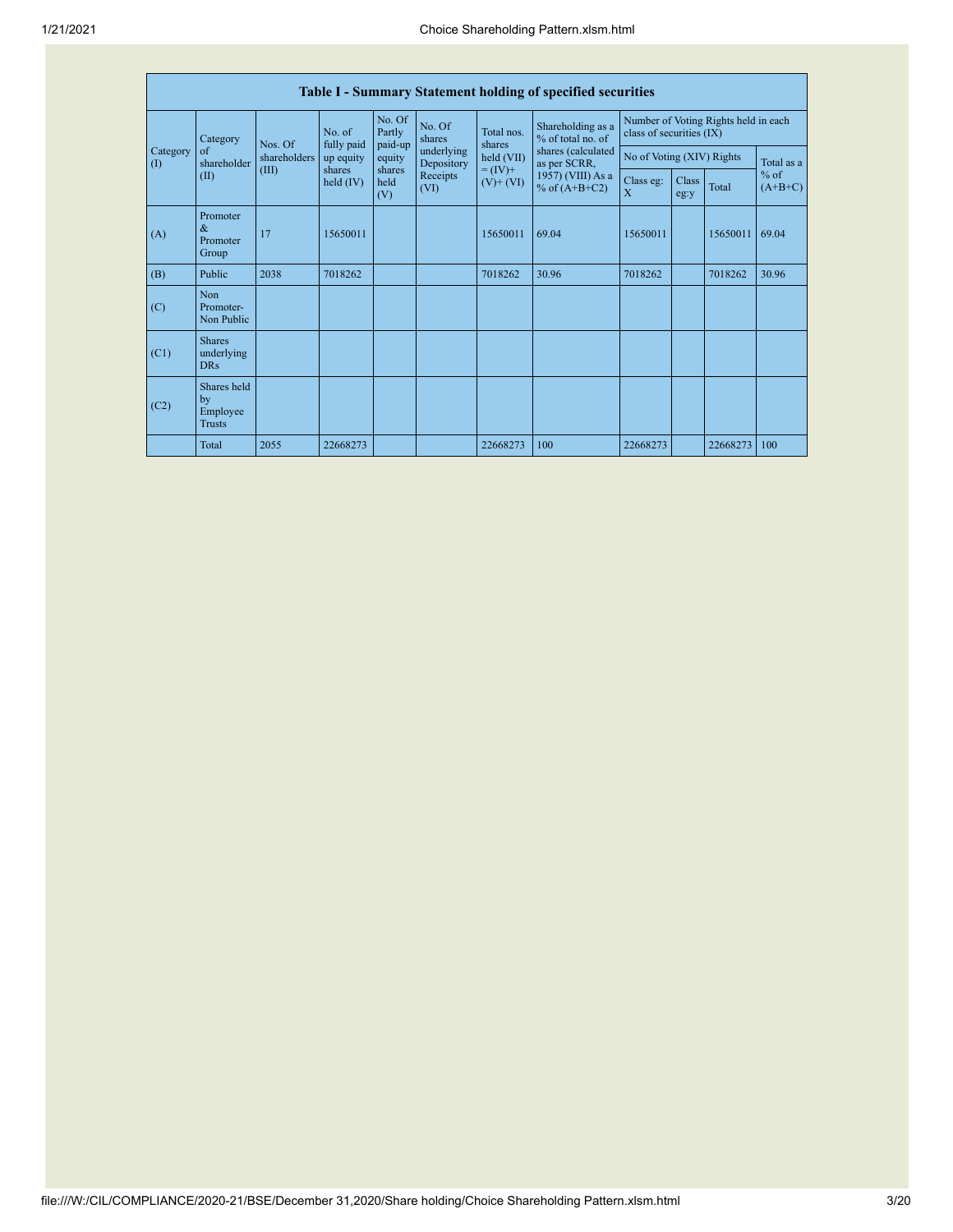|          |                                                |                                                                                                                                                                                                                                                   |                                           |                                                  | Table I - Summary Statement holding of specified securities                                |                                                                               |                                                        |                                       |                                                         |                                |
|----------|------------------------------------------------|---------------------------------------------------------------------------------------------------------------------------------------------------------------------------------------------------------------------------------------------------|-------------------------------------------|--------------------------------------------------|--------------------------------------------------------------------------------------------|-------------------------------------------------------------------------------|--------------------------------------------------------|---------------------------------------|---------------------------------------------------------|--------------------------------|
| Category | Category<br>of                                 | Shareholding, as a<br>No. Of Shares<br>% assuming full<br>No. Of<br>conversion of<br>Underlying<br>No. of<br>(XII)<br><b>Shares</b><br><b>Shares</b><br>Outstanding<br>convertible<br>Underlying<br>Underlying<br>convertible<br>securities (as a |                                           | Number of<br>Locked in shares                    |                                                                                            | Number of<br><b>Shares</b><br>pledged or<br>otherwise<br>encumbered<br>(XIII) |                                                        | Number of<br>equity shares<br>held in |                                                         |                                |
| (1)      | shareholder<br>(II)                            | Outstanding<br>convertible<br>securities<br>(X)                                                                                                                                                                                                   | Outstanding<br><b>Warrants</b><br>$(X_i)$ | securities and<br>No. Of<br>Warrants (Xi)<br>(a) | percentage of<br>diluted share<br>capital) $(XI)$ =<br>$(VII)+(X)$ As a %<br>of $(A+B+C2)$ | No. (a)                                                                       | Asa<br>$%$ of<br>total<br><b>Shares</b><br>held<br>(b) | No.<br>(a)                            | As a<br>$%$ of<br>total<br><b>Shares</b><br>held<br>(b) | dematerialized<br>form $(XIV)$ |
| (A)      | Promoter<br>$\&$<br>Promoter<br>Group          |                                                                                                                                                                                                                                                   | 9949989                                   | 9949989                                          | 64.31                                                                                      | 10237538                                                                      | 65.42                                                  |                                       |                                                         | 15650011                       |
| (B)      | Public                                         |                                                                                                                                                                                                                                                   | 7186538                                   | 7186538                                          | 35.69                                                                                      | 252000                                                                        | 3.59                                                   |                                       |                                                         | 6951060                        |
| (C)      | Non<br>Promoter-<br>Non Public                 |                                                                                                                                                                                                                                                   |                                           |                                                  |                                                                                            |                                                                               |                                                        |                                       |                                                         |                                |
| (C1)     | <b>Shares</b><br>underlying<br><b>DRs</b>      |                                                                                                                                                                                                                                                   |                                           |                                                  |                                                                                            |                                                                               |                                                        |                                       |                                                         |                                |
| (C2)     | Shares held<br>by<br>Employee<br><b>Trusts</b> |                                                                                                                                                                                                                                                   |                                           |                                                  |                                                                                            |                                                                               |                                                        |                                       |                                                         |                                |
|          | Total                                          |                                                                                                                                                                                                                                                   | 17136527                                  | 17136527                                         | 100                                                                                        | 10489538                                                                      | 46.27                                                  |                                       |                                                         | 22601071                       |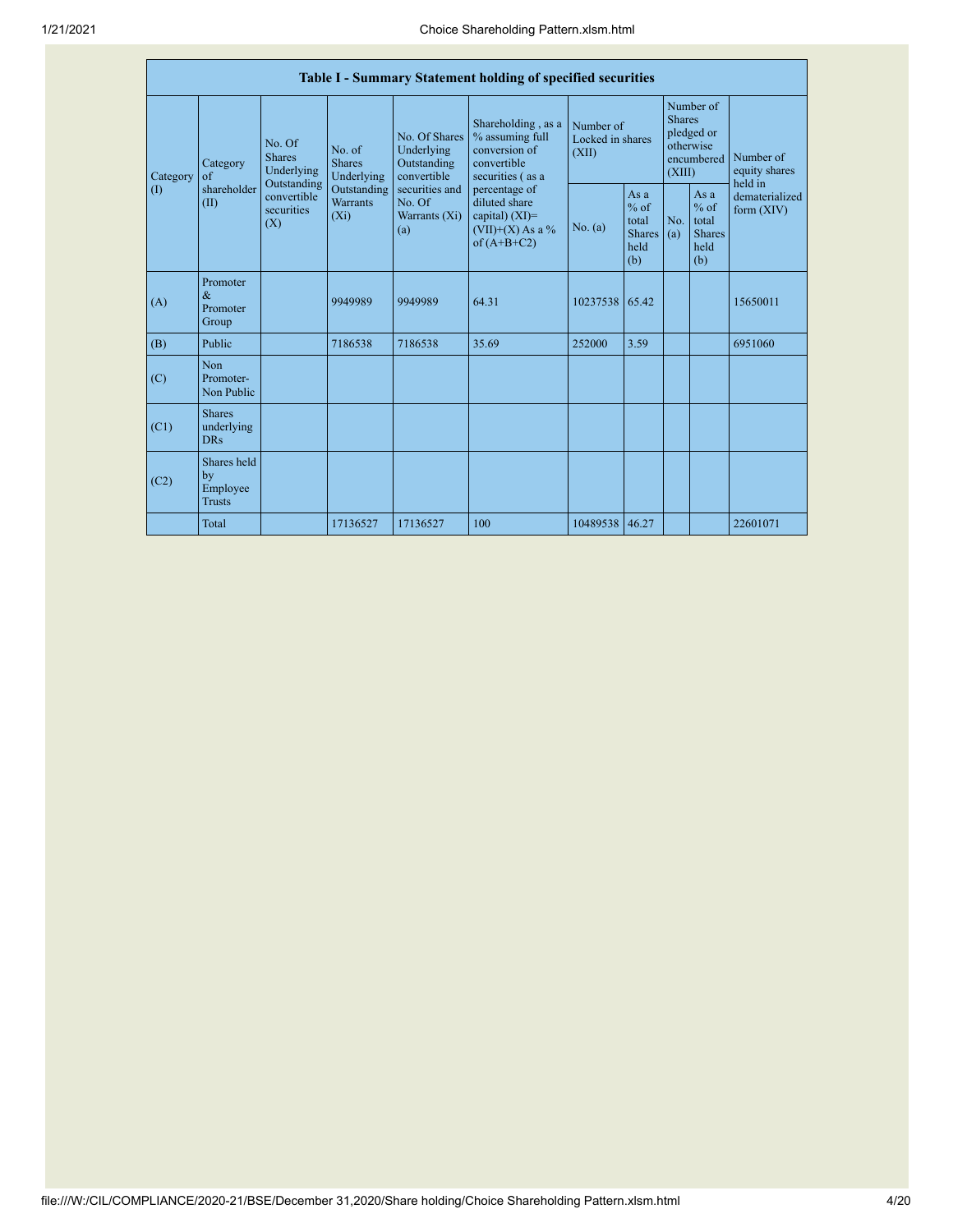|                                                                                                | Table II - Statement showing shareholding pattern of the Promoter and Promoter Group                                |                                  |                                   |                            |                                    |                             |                                           |                                        |               |                                      |                           |
|------------------------------------------------------------------------------------------------|---------------------------------------------------------------------------------------------------------------------|----------------------------------|-----------------------------------|----------------------------|------------------------------------|-----------------------------|-------------------------------------------|----------------------------------------|---------------|--------------------------------------|---------------------------|
|                                                                                                |                                                                                                                     |                                  | No. of                            | No.<br><b>Of</b><br>Partly | No. Of                             | Total nos.                  | Shareholding<br>as a % of<br>total no. of | class of securities (IX)               |               | Number of Voting Rights held in each |                           |
| Sr.                                                                                            | Category $\&$<br>Name of the<br>Shareholders (I)                                                                    | Nos. Of<br>shareholders<br>(III) | fully paid<br>up equity<br>shares | paid-<br>up<br>equity      | shares<br>underlying<br>Depository | shares<br>held<br>$(VII) =$ | shares<br>(calculated as<br>per SCRR,     | No of Voting (XIV) Rights              |               |                                      | Total<br>as a %<br>of     |
|                                                                                                |                                                                                                                     |                                  | held $(IV)$                       | shares<br>held<br>(V)      | Receipts<br>(VI)                   | $(IV)$ +<br>$(V)$ + $(V)$   | 1957) (VIII)<br>As a % of<br>$(A+B+C2)$   | Class eg:<br>$\boldsymbol{\mathrm{X}}$ | Class<br>eg:y | Total                                | Total<br>Voting<br>rights |
| $\mathbf{A}$                                                                                   | Table II - Statement showing shareholding pattern of the Promoter and Promoter Group                                |                                  |                                   |                            |                                    |                             |                                           |                                        |               |                                      |                           |
| (1)                                                                                            | Indian                                                                                                              |                                  |                                   |                            |                                    |                             |                                           |                                        |               |                                      |                           |
| (a)                                                                                            | Individuals/Hindu<br>undivided Family                                                                               | 16                               | 15050011                          |                            |                                    | 15050011                    | 66.39                                     | 15050011                               |               | 15050011                             | 66.39                     |
| (d)                                                                                            | Any Other<br>(specify)                                                                                              | $\mathbf{1}$                     | 600000                            |                            |                                    | 600000                      | 2.65                                      | 600000                                 |               | 600000                               | 2.65                      |
| Sub-Total<br>(A)(1)                                                                            |                                                                                                                     | 17                               | 15650011                          |                            |                                    | 15650011                    | 69.04                                     | 15650011                               |               | 15650011                             | 69.04                     |
| (2)                                                                                            | Foreign                                                                                                             |                                  |                                   |                            |                                    |                             |                                           |                                        |               |                                      |                           |
| Total<br>Shareholding<br>of Promoter<br>and<br>Promoter<br>Group $(A)=$<br>$(A)(1)+(A)$<br>(2) |                                                                                                                     | 17                               | 15650011                          |                            |                                    | 15650011                    | 69.04                                     | 15650011                               |               | 15650011                             | 69.04                     |
| $\, {\bf B}$                                                                                   | Table III - Statement showing shareholding pattern of the Public shareholder                                        |                                  |                                   |                            |                                    |                             |                                           |                                        |               |                                      |                           |
| (1)                                                                                            | Institutions                                                                                                        |                                  |                                   |                            |                                    |                             |                                           |                                        |               |                                      |                           |
| (e)                                                                                            | Foreign Portfolio<br>Investors                                                                                      | $\mathbf{1}$                     | $\mathbf{0}$                      |                            |                                    | $\boldsymbol{0}$            | $\mathbf{0}$                              | $\mathbf{0}$                           |               | $\mathbf{0}$                         | $\mathbf{0}$              |
| Sub-Total<br>(B)(1)                                                                            |                                                                                                                     | $\mathbf{1}$                     | $\boldsymbol{0}$                  |                            |                                    | $\boldsymbol{0}$            | $\boldsymbol{0}$                          | $\boldsymbol{0}$                       |               | $\boldsymbol{0}$                     | $\boldsymbol{0}$          |
| (2)                                                                                            | Central<br>Government/<br><b>State</b><br>Government(s)<br>President of India                                       | 1                                | 3092                              |                            |                                    | 3092                        | 0.01                                      | 3092                                   |               | 3092                                 | 0.01                      |
| Sub-Total<br>(B)(2)                                                                            |                                                                                                                     | $\mathbf{1}$                     | 3092                              |                            |                                    | 3092                        | 0.01                                      | 3092                                   |               | 3092                                 | 0.01                      |
| (3)                                                                                            | Non-institutions                                                                                                    |                                  |                                   |                            |                                    |                             |                                           |                                        |               |                                      |                           |
| (a(i))                                                                                         | Individuals -<br>i.Individual<br>shareholders<br>holding nominal<br>share capital up<br>to Rs. 2 lakhs.             | 1867                             | 1216329                           |                            |                                    | 1216329                     | 5.37                                      | 1216329                                |               | 1216329                              | 5.37                      |
| (a(ii))                                                                                        | Individuals - ii.<br>Individual<br>shareholders<br>holding nominal<br>share capital in<br>excess of Rs. 2<br>lakhs. | 23                               | 2807073                           |                            |                                    | 2807073                     | 12.38                                     | 2807073                                |               | 2807073                              | 12.38                     |
| (e)                                                                                            | Any Other<br>(specify)                                                                                              | 146                              | 2991768                           |                            |                                    | 2991768                     | 13.2                                      | 2991768                                |               | 2991768                              | 13.2                      |
| Sub-Total<br>(B)(3)                                                                            |                                                                                                                     | 2036                             | 7015170                           |                            |                                    | 7015170                     | 30.95                                     | 7015170                                |               | 7015170                              | 30.95                     |
| <b>Total Public</b><br>Shareholding<br>$(B)= (B)(1) +$<br>$(B)(2)+(B)$<br>(3)                  |                                                                                                                     | 2038                             | 7018262                           |                            |                                    | 7018262                     | 30.96                                     | 7018262                                |               | 7018262                              | 30.96                     |
| $\mathbf C$                                                                                    | Table IV - Statement showing shareholding pattern of the Non Promoter- Non Public shareholder                       |                                  |                                   |                            |                                    |                             |                                           |                                        |               |                                      |                           |
| Total (<br>$A+B+C2$ )                                                                          |                                                                                                                     | 2055                             | 22668273                          |                            |                                    | 22668273                    | 100                                       | 22668273                               |               | 22668273                             | 100                       |
| Total<br>$(A+B+C)$                                                                             |                                                                                                                     | 2055                             | 22668273                          |                            |                                    | 22668273                    | 100                                       | 22668273                               |               | 22668273                             | 100                       |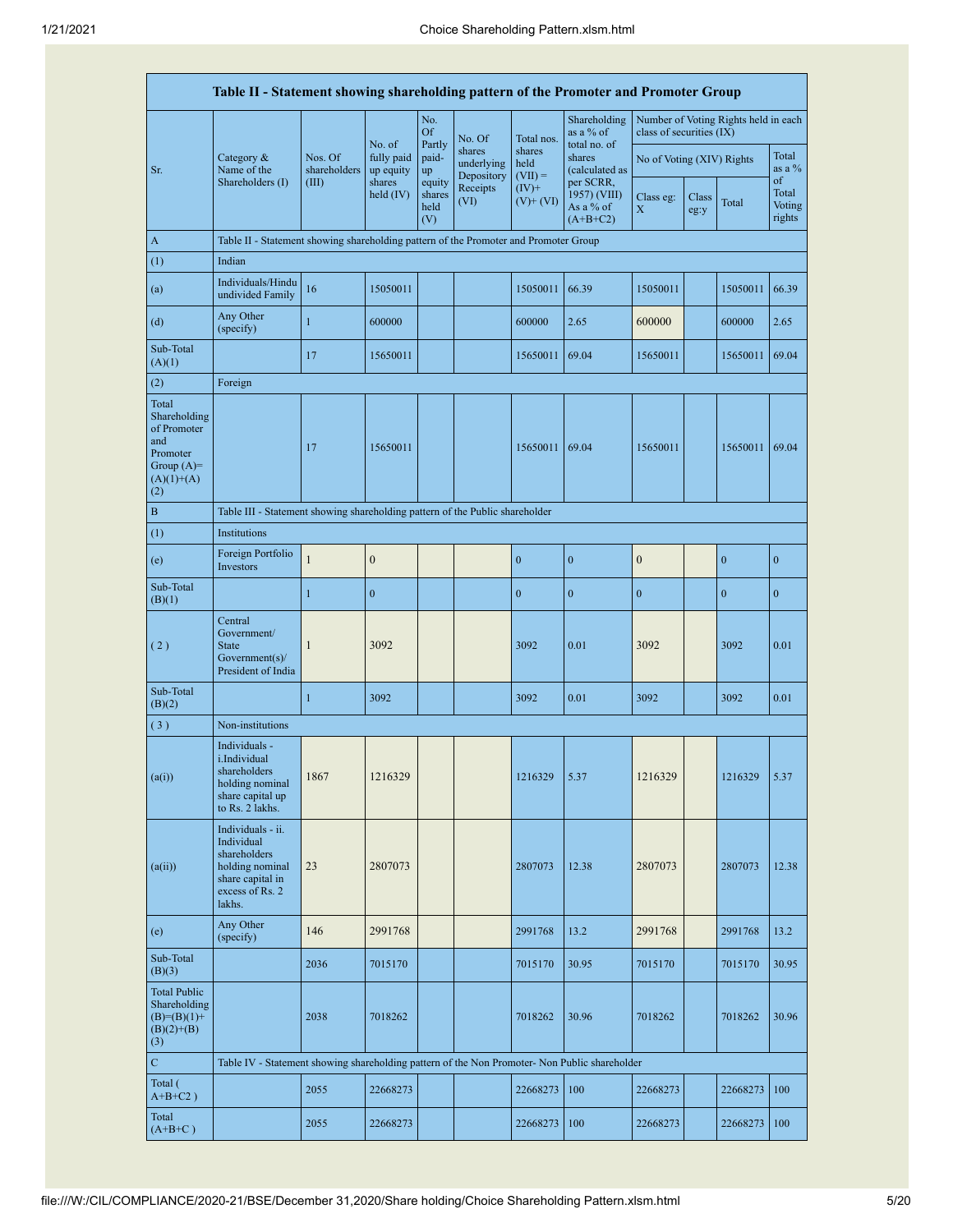|                                                                                         |                                                      |                                           |                                                           | Table II - Statement showing shareholding pattern of the Promoter and Promoter Group          |                  |                                                                                                                                  |  |                                                                               |                                       |
|-----------------------------------------------------------------------------------------|------------------------------------------------------|-------------------------------------------|-----------------------------------------------------------|-----------------------------------------------------------------------------------------------|------------------|----------------------------------------------------------------------------------------------------------------------------------|--|-------------------------------------------------------------------------------|---------------------------------------|
| Sr.                                                                                     | No. Of<br><b>Shares</b><br>Underlying<br>Outstanding | No. of<br><b>Shares</b><br>Underlying     | No. Of Shares<br>Underlying<br>Outstanding<br>convertible | Shareholding, as a %<br>assuming full<br>conversion of<br>convertible securities (            |                  | Number of<br>Locked in shares<br>(XII)                                                                                           |  | Number of<br><b>Shares</b><br>pledged or<br>otherwise<br>encumbered<br>(XIII) | Number of<br>equity shares<br>held in |
|                                                                                         | convertible<br>securities<br>(X)                     | Outstanding<br><b>Warrants</b><br>$(X_i)$ | securities and<br>No. Of<br>Warrants (Xi)<br>(a)          | as a percentage of<br>diluted share capital)<br>$(XI)=(VII)+(X)$ As a %<br>of $(A+B+C2)$      | No. (a)          | As a<br>As a<br>$%$ of<br>$%$ of<br>No.<br>total<br>total<br><b>Shares</b><br><b>Shares</b><br>(a)<br>held<br>held<br>(b)<br>(b) |  | dematerialized<br>form $(XIV)$                                                |                                       |
| $\mathbf{A}$                                                                            |                                                      |                                           |                                                           | Table II - Statement showing shareholding pattern of the Promoter and Promoter Group          |                  |                                                                                                                                  |  |                                                                               |                                       |
| (1)                                                                                     | Indian                                               |                                           |                                                           |                                                                                               |                  |                                                                                                                                  |  |                                                                               |                                       |
| (a)                                                                                     |                                                      | 9949989                                   | 9949989                                                   | 62.81                                                                                         | 9851011          | 65.46                                                                                                                            |  |                                                                               | 15050011                              |
| (d)                                                                                     |                                                      | $\boldsymbol{0}$                          | $\overline{0}$                                            | 1.51                                                                                          | 386527           | 64.42                                                                                                                            |  |                                                                               | 600000                                |
| Sub-Total (A)<br>(1)                                                                    |                                                      | 9949989                                   | 9949989                                                   | 64.31                                                                                         | 10237538         | 65.42                                                                                                                            |  |                                                                               | 15650011                              |
| (2)                                                                                     | Foreign                                              |                                           |                                                           |                                                                                               |                  |                                                                                                                                  |  |                                                                               |                                       |
| Total<br>Shareholding<br>of Promoter<br>and Promoter<br>Group $(A)=$<br>$(A)(1)+(A)(2)$ |                                                      | 9949989                                   | 9949989                                                   | 64.31                                                                                         | 10237538         | 65.42                                                                                                                            |  |                                                                               | 15650011                              |
| $\bf{B}$                                                                                |                                                      |                                           |                                                           | Table III - Statement showing shareholding pattern of the Public shareholder                  |                  |                                                                                                                                  |  |                                                                               |                                       |
| (1)                                                                                     | Institutions                                         |                                           |                                                           |                                                                                               |                  |                                                                                                                                  |  |                                                                               |                                       |
| (e)                                                                                     |                                                      | 2000000                                   | 2000000                                                   | 5.02                                                                                          | $\boldsymbol{0}$ | $\overline{0}$                                                                                                                   |  |                                                                               | $\boldsymbol{0}$                      |
| Sub-Total (B)<br>(1)                                                                    |                                                      | 2000000                                   | 2000000                                                   | 5.02                                                                                          | $\overline{0}$   | $\mathbf{0}$                                                                                                                     |  |                                                                               | $\boldsymbol{0}$                      |
| (2)                                                                                     |                                                      | $\mathbf{0}$                              | $\overline{0}$                                            | 0.01                                                                                          | $\boldsymbol{0}$ | $\overline{0}$                                                                                                                   |  |                                                                               | 3092                                  |
| Sub-Total (B)<br>(2)                                                                    |                                                      | $\boldsymbol{0}$                          | $\boldsymbol{0}$                                          | 0.01                                                                                          | $\boldsymbol{0}$ | $\boldsymbol{0}$                                                                                                                 |  |                                                                               | 3092                                  |
| (3)                                                                                     | Non-institutions                                     |                                           |                                                           |                                                                                               |                  |                                                                                                                                  |  |                                                                               |                                       |
| (a(i))                                                                                  |                                                      | $\mathbf{0}$                              | $\boldsymbol{0}$                                          | 3.06                                                                                          | $\boldsymbol{0}$ | $\boldsymbol{0}$                                                                                                                 |  |                                                                               | 1151127                               |
| (a(ii))                                                                                 |                                                      | 5186538                                   | 5186538                                                   | 20.08                                                                                         | 252000           | 8.98                                                                                                                             |  |                                                                               | 2807073                               |
| (e)                                                                                     |                                                      | $\boldsymbol{0}$                          | $\boldsymbol{0}$                                          | 7.52                                                                                          | $\boldsymbol{0}$ | $\boldsymbol{0}$                                                                                                                 |  |                                                                               | 2989768                               |
| Sub-Total (B)<br>(3)                                                                    |                                                      | 5186538                                   | 5186538                                                   | 30.65                                                                                         | 252000           | 3.59                                                                                                                             |  |                                                                               | 6947968                               |
| <b>Total Public</b><br>Shareholding<br>$(B)= (B)(1) +$<br>$(B)(2)+(B)(3)$               |                                                      | 7186538                                   | 7186538                                                   | 35.69                                                                                         | 252000           | 3.59                                                                                                                             |  |                                                                               | 6951060                               |
| $\mathbf C$                                                                             |                                                      |                                           |                                                           | Table IV - Statement showing shareholding pattern of the Non Promoter- Non Public shareholder |                  |                                                                                                                                  |  |                                                                               |                                       |
| Total (<br>$A+B+C2$ )                                                                   |                                                      | 17136527                                  | 17136527                                                  | 100                                                                                           | 10489538         | 46.27                                                                                                                            |  |                                                                               | 22601071                              |
| Total<br>$(A+B+C)$                                                                      |                                                      | 17136527                                  | 17136527                                                  | 100                                                                                           | 10489538         | 46.27                                                                                                                            |  |                                                                               | 22601071                              |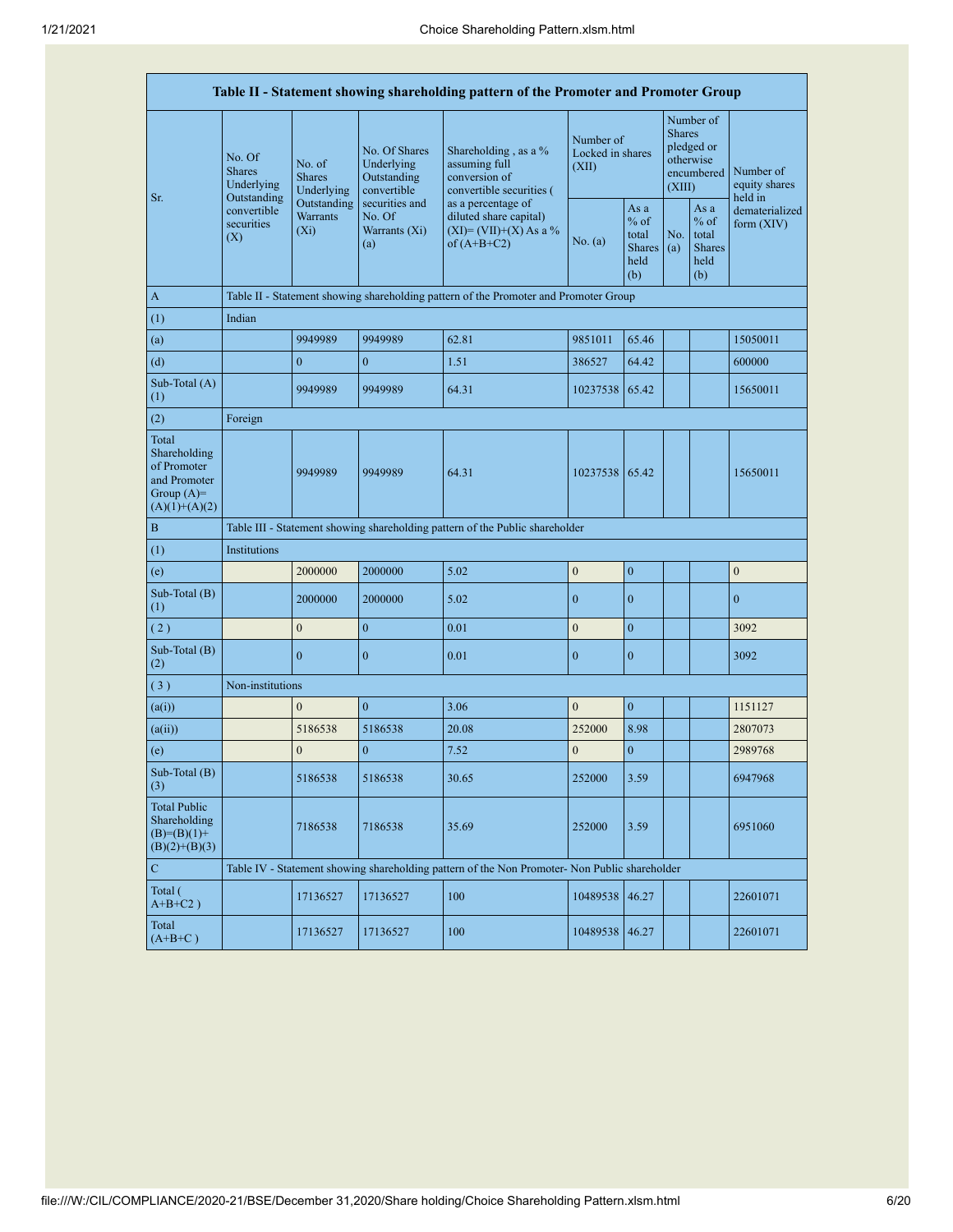|                                                                                                                                                                                            |                                                               |                      |                  | <b>Individuals/Hindu undivided Family</b> |                         |                        |                  |
|--------------------------------------------------------------------------------------------------------------------------------------------------------------------------------------------|---------------------------------------------------------------|----------------------|------------------|-------------------------------------------|-------------------------|------------------------|------------------|
| Searial No.                                                                                                                                                                                | $\mathbf{1}$                                                  | $\overline{2}$       | 3                | $\overline{4}$                            | 5                       | 6                      | $7\phantom{.0}$  |
| Name of the<br>Shareholders (I)                                                                                                                                                            | <b>KAMALPODDAR</b>                                            | Arun Kumar<br>Poddar | Sonu Poddar      | Vinita Sunil<br>Patodia                   | Archana Anil<br>Patodia | Sunil Kumar<br>Patodia | Anil C Patodia   |
| PAN(II)                                                                                                                                                                                    | AJNPP5353K                                                    | ANHPP9477G           | AGIPC0029R       | ADTPP7048M                                | AGZPP2397L              | AAXPP0203B             | AFMPP7771G       |
| No. of fully paid<br>up equity shares<br>held (IV)                                                                                                                                         | 2500011                                                       | 2100000              | 2000000          | 1612500                                   | 1575000                 | 1238500                | 1100000          |
| No. Of Partly<br>paid-up equity<br>shares held (V)                                                                                                                                         |                                                               |                      |                  |                                           |                         |                        |                  |
| No. Of shares<br>underlying<br>Depository<br>Receipts (VI)                                                                                                                                 |                                                               |                      |                  |                                           |                         |                        |                  |
| Total nos. shares<br>held $(VII) = (IV) +$<br>$(V)$ + $(VI)$                                                                                                                               | 2500011                                                       | 2100000              | 2000000          | 1612500                                   | 1575000                 | 1238500                | 1100000          |
| Shareholding as a<br>% of total no. of<br>shares (calculated<br>as per SCRR,<br>1957) (VIII) As a<br>% of $(A+B+C2)$                                                                       | 11.03                                                         | 9.26                 | 8.82             | 7.11                                      | 6.95                    | 5.46                   | 4.85             |
|                                                                                                                                                                                            | Number of Voting Rights held in each class of securities (IX) |                      |                  |                                           |                         |                        |                  |
| Class eg: $X$                                                                                                                                                                              | 2500011                                                       | 2100000              | 2000000          | 1612500                                   | 1575000                 | 1238500                | 1100000          |
| Class eg:y                                                                                                                                                                                 |                                                               |                      |                  |                                           |                         |                        |                  |
| Total                                                                                                                                                                                      | 2500011                                                       | 2100000              | 2000000          | 1612500                                   | 1575000                 | 1238500                | 1100000          |
| Total as a % of<br><b>Total Voting rights</b>                                                                                                                                              | 11.03                                                         | 9.26                 | 8.82             | 7.11                                      | 6.95                    | 5.46                   | 4.85             |
| No. Of Shares<br>Underlying<br>Outstanding<br>convertible<br>securities $(X)$                                                                                                              |                                                               |                      |                  |                                           |                         |                        |                  |
| No. of Shares<br>Underlying<br>Outstanding<br>Warrants (Xi)                                                                                                                                | 1499989                                                       | 1950000              | $\boldsymbol{0}$ | 2000000                                   | $\boldsymbol{0}$        | 1350000                | $\mathbf{0}$     |
| No. Of Shares<br>Underlying<br>Outstanding<br>convertible<br>securities and No.<br>Of Warrants (Xi)<br>(a)                                                                                 | 1499989                                                       | 1950000              | $\boldsymbol{0}$ | 2000000                                   | $\boldsymbol{0}$        | 1350000                | $\boldsymbol{0}$ |
| Shareholding, as a<br>% assuming full<br>conversion of<br>convertible<br>securities (as a<br>percentage of<br>diluted share<br>capital) $(XI)=$<br>$(VII)+(Xi)(a)$ As a<br>% of $(A+B+C2)$ | 10.05                                                         | 10.17                | 5.02             | 9.08                                      | 3.96                    | 6.5                    | 2.76             |
| Number of Locked in shares (XII)                                                                                                                                                           |                                                               |                      |                  |                                           |                         |                        |                  |
| No. (a)                                                                                                                                                                                    | 2500011                                                       | 2100000              | 1250000          | 1612500                                   | $\boldsymbol{0}$        | 1238500                | $\mathbf{0}$     |
| As a % of total<br>Shares held (b)                                                                                                                                                         | 100                                                           | 100                  | 62.5             | 100                                       | $\boldsymbol{0}$        | 100                    | $\mathbf{0}$     |
|                                                                                                                                                                                            | Number of Shares pledged or otherwise encumbered (XIII)       |                      |                  |                                           |                         |                        |                  |
| No. (a)                                                                                                                                                                                    |                                                               |                      |                  |                                           |                         |                        |                  |
| As a % of total<br>Shares held (b)                                                                                                                                                         |                                                               |                      |                  |                                           |                         |                        |                  |
| Number of equity<br>shares held in<br>dematerialized<br>form (XIV)                                                                                                                         | 2500011                                                       | 2100000              | 2000000          | 1612500                                   | 1575000                 | 1238500                | 1100000          |
| Reason for not providing PAN                                                                                                                                                               |                                                               |                      |                  |                                           |                         |                        |                  |

file:///W:/CIL/COMPLIANCE/2020-21/BSE/December 31,2020/Share holding/Choice Shareholding Pattern.xlsm.html 7/20

a Ta

an parti

 $\blacksquare$ 

a pro

 $\overline{\phantom{a}}$ 

 $\mathbb{R}^n$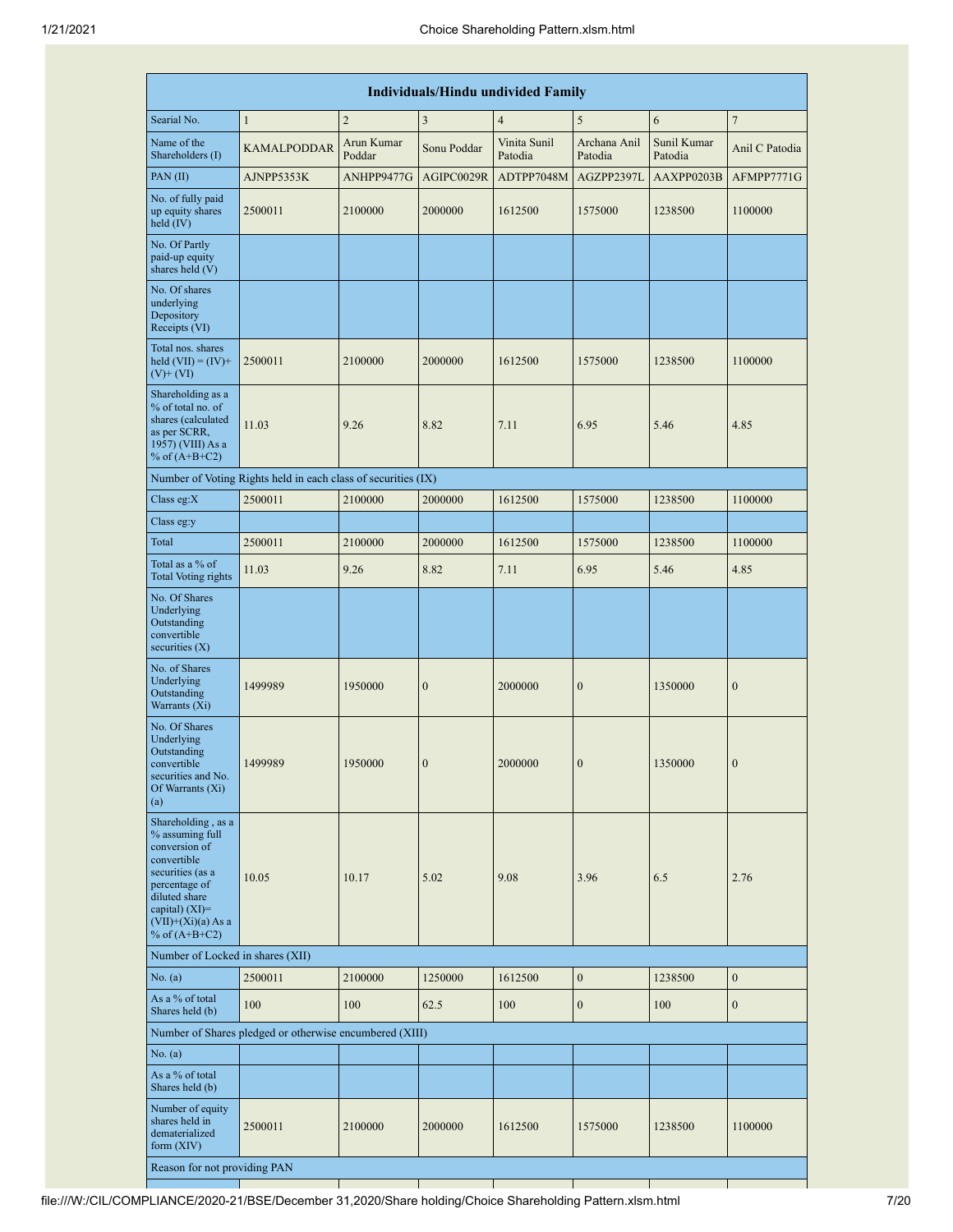| Reason for not<br>providing PAN |          |          |          |          |          |          |          |
|---------------------------------|----------|----------|----------|----------|----------|----------|----------|
| Shareholder type                | Promoter | Promoter | Promoter | Promoter | Promoter | Promoter | Promoter |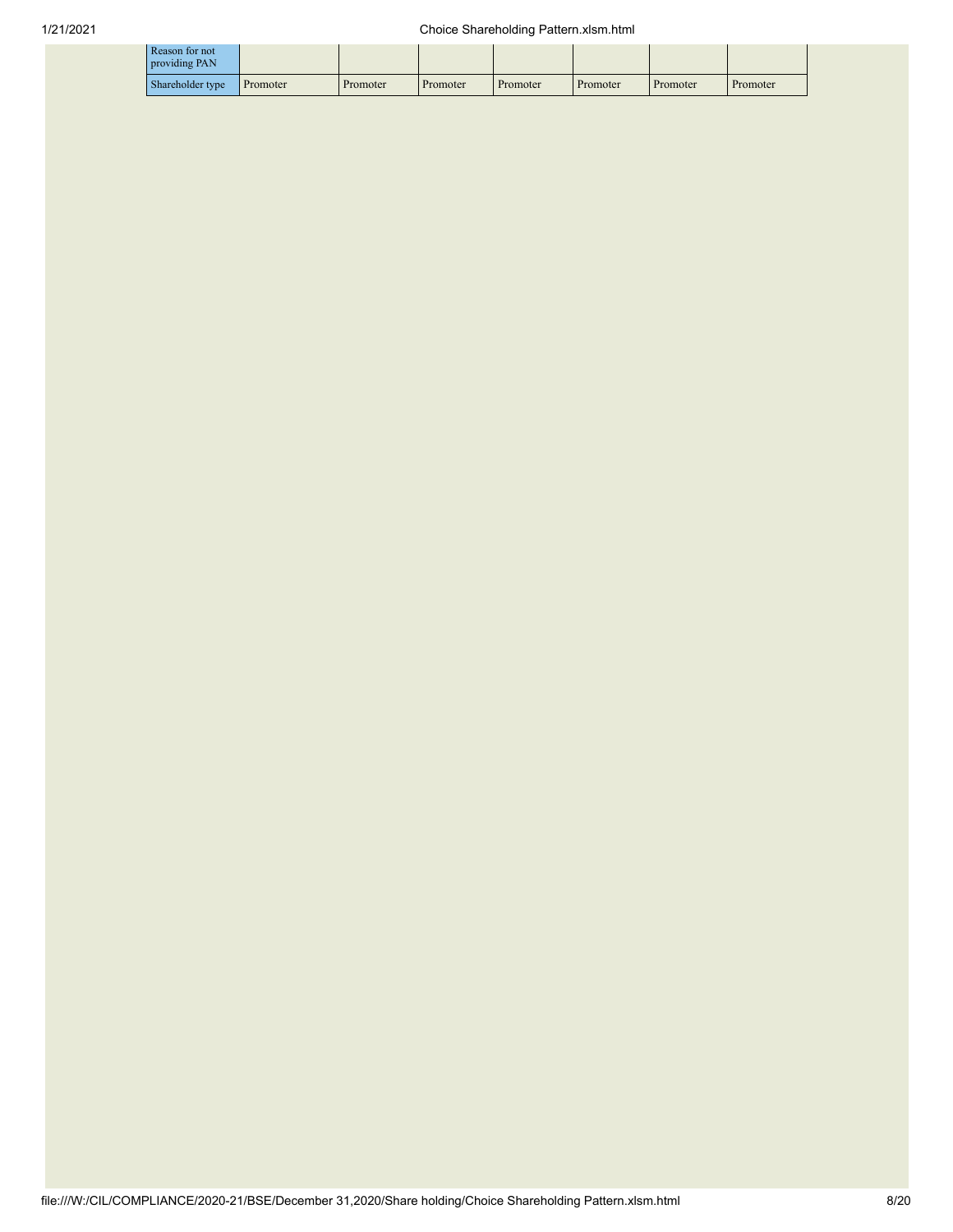|                                                                                                                                                                                            | <b>Individuals/Hindu undivided Family</b> |                        |                        |                              |                          |                         |                          |  |  |  |
|--------------------------------------------------------------------------------------------------------------------------------------------------------------------------------------------|-------------------------------------------|------------------------|------------------------|------------------------------|--------------------------|-------------------------|--------------------------|--|--|--|
| Searial No.                                                                                                                                                                                | 8                                         | $\mathbf{Q}$           | 10                     | 11                           | 12                       | 13                      | 14                       |  |  |  |
| Name of the<br>Shareholders (I)                                                                                                                                                            | Hemlata<br>KamalPoddar                    | Aastha Anil<br>Patodia | Aayush Anil<br>Patodia | Anil Chothmal<br>Patodia HUF | Sunil<br>ChothmalPatodia | Suyash Sunil<br>Patodia | Arun Kumar<br>Poddar HUF |  |  |  |
| PAN(II)                                                                                                                                                                                    | AMJPP9451H                                | CYRPP9441H             | CNXPP1381D             | AAAHA4542B                   | AAAHS9276C               | CNXPP1439A              | AAMHA1752K               |  |  |  |
| No. of fully paid<br>up equity shares<br>held (IV)                                                                                                                                         | 850000                                    | 300000                 | 300000                 | 300000                       | 300000                   | 300000                  | 225000                   |  |  |  |
| No. Of Partly<br>paid-up equity<br>shares held (V)                                                                                                                                         |                                           |                        |                        |                              |                          |                         |                          |  |  |  |
| No. Of shares<br>underlying<br>Depository<br>Receipts (VI)                                                                                                                                 |                                           |                        |                        |                              |                          |                         |                          |  |  |  |
| Total nos. shares<br>held $(VII) = (IV) +$<br>$(V)$ + $(VI)$                                                                                                                               | 850000                                    | 300000                 | 300000                 | 300000                       | 300000                   | 300000                  | 225000                   |  |  |  |
| Shareholding as a<br>% of total no. of<br>shares (calculated<br>as per SCRR,<br>1957) (VIII) As a<br>% of $(A+B+C2)$                                                                       | 3.75                                      | 1.32                   | 1.32                   | 1.32                         | 1.32                     | 1.32                    | 0.99                     |  |  |  |
| Number of Voting Rights held in each class of securities (IX)                                                                                                                              |                                           |                        |                        |                              |                          |                         |                          |  |  |  |
| Class eg: $X$                                                                                                                                                                              | 850000                                    | 300000                 | 300000                 | 300000                       | 300000                   | 300000                  | 225000                   |  |  |  |
| Class eg:y                                                                                                                                                                                 |                                           |                        |                        |                              |                          |                         |                          |  |  |  |
| Total                                                                                                                                                                                      | 850000                                    | 300000                 | 300000                 | 300000                       | 300000                   | 300000                  | 225000                   |  |  |  |
| Total as a % of<br><b>Total Voting rights</b>                                                                                                                                              | 3.75                                      | 1.32                   | 1.32                   | 1.32                         | 1.32                     | 1.32                    | 0.99                     |  |  |  |
| No. Of Shares<br>Underlying<br>Outstanding<br>convertible<br>securities $(X)$                                                                                                              |                                           |                        |                        |                              |                          |                         |                          |  |  |  |
| No. of Shares<br>Underlying<br>Outstanding<br>Warrants (Xi)                                                                                                                                | 1150000                                   | $\boldsymbol{0}$       | $\mathbf{0}$           | $\boldsymbol{0}$             | $\boldsymbol{0}$         | 2000000                 | $\boldsymbol{0}$         |  |  |  |
| No. Of Shares<br>Underlying<br>Outstanding<br>convertible<br>securities and No.<br>Of Warrants (Xi)<br>(a)                                                                                 | 1150000                                   | $\boldsymbol{0}$       | $\boldsymbol{0}$       | $\boldsymbol{0}$             | $\mathbf{0}$             | 2000000                 | $\boldsymbol{0}$         |  |  |  |
| Shareholding, as<br>a % assuming full<br>conversion of<br>convertible<br>securities (as a<br>percentage of<br>diluted share<br>capital) $(XI)=$<br>$(VII)+(Xi)(a) As a$<br>% of $(A+B+C2)$ | 5.02                                      | 0.75                   | 0.75                   | 0.75                         | 0.75                     | 5.78                    | 0.57                     |  |  |  |
| Number of Locked in shares (XII)                                                                                                                                                           |                                           |                        |                        |                              |                          |                         |                          |  |  |  |
| No. (a)                                                                                                                                                                                    | 850000                                    | $\mathbf{0}$           | $\boldsymbol{0}$       | $\boldsymbol{0}$             | $\boldsymbol{0}$         | 300000                  | $\boldsymbol{0}$         |  |  |  |
| As a % of total<br>Shares held (b)                                                                                                                                                         | 100                                       | $\mathbf{0}$           | $\mathbf{0}$           | $\overline{0}$               | $\boldsymbol{0}$         | 100                     | $\mathbf{0}$             |  |  |  |
| Number of Shares pledged or otherwise encumbered (XIII)                                                                                                                                    |                                           |                        |                        |                              |                          |                         |                          |  |  |  |
| No. (a)                                                                                                                                                                                    |                                           |                        |                        |                              |                          |                         |                          |  |  |  |
| As a % of total<br>Shares held (b)                                                                                                                                                         |                                           |                        |                        |                              |                          |                         |                          |  |  |  |
| Number of equity<br>shares held in<br>dematerialized<br>form $(XIV)$                                                                                                                       | 850000                                    | 300000                 | 300000                 | 300000                       | 300000                   | 300000                  | 225000                   |  |  |  |
| Reason for not providing PAN                                                                                                                                                               |                                           |                        |                        |                              |                          |                         |                          |  |  |  |

file:///W:/CIL/COMPLIANCE/2020-21/BSE/December 31,2020/Share holding/Choice Shareholding Pattern.xlsm.html 9/20

a ka

H.

a provinci

 $\top$ 

a pro

a ka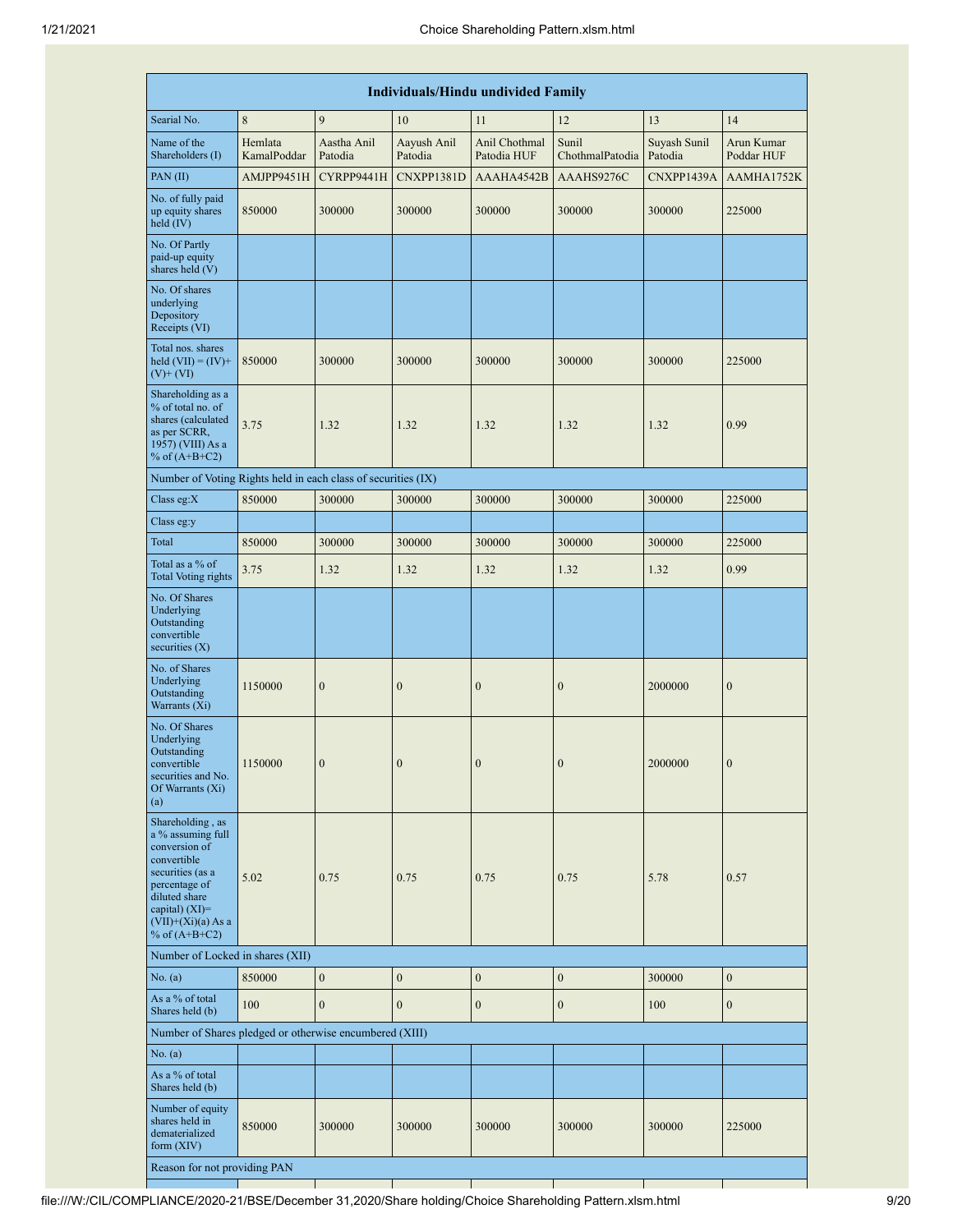| Reason for not<br>providing PAN |          |          |          |          |          |          |          |
|---------------------------------|----------|----------|----------|----------|----------|----------|----------|
| Shareholder type                | Promoter | Promoter | Promoter | Promoter | Promoter | Promoter | Promoter |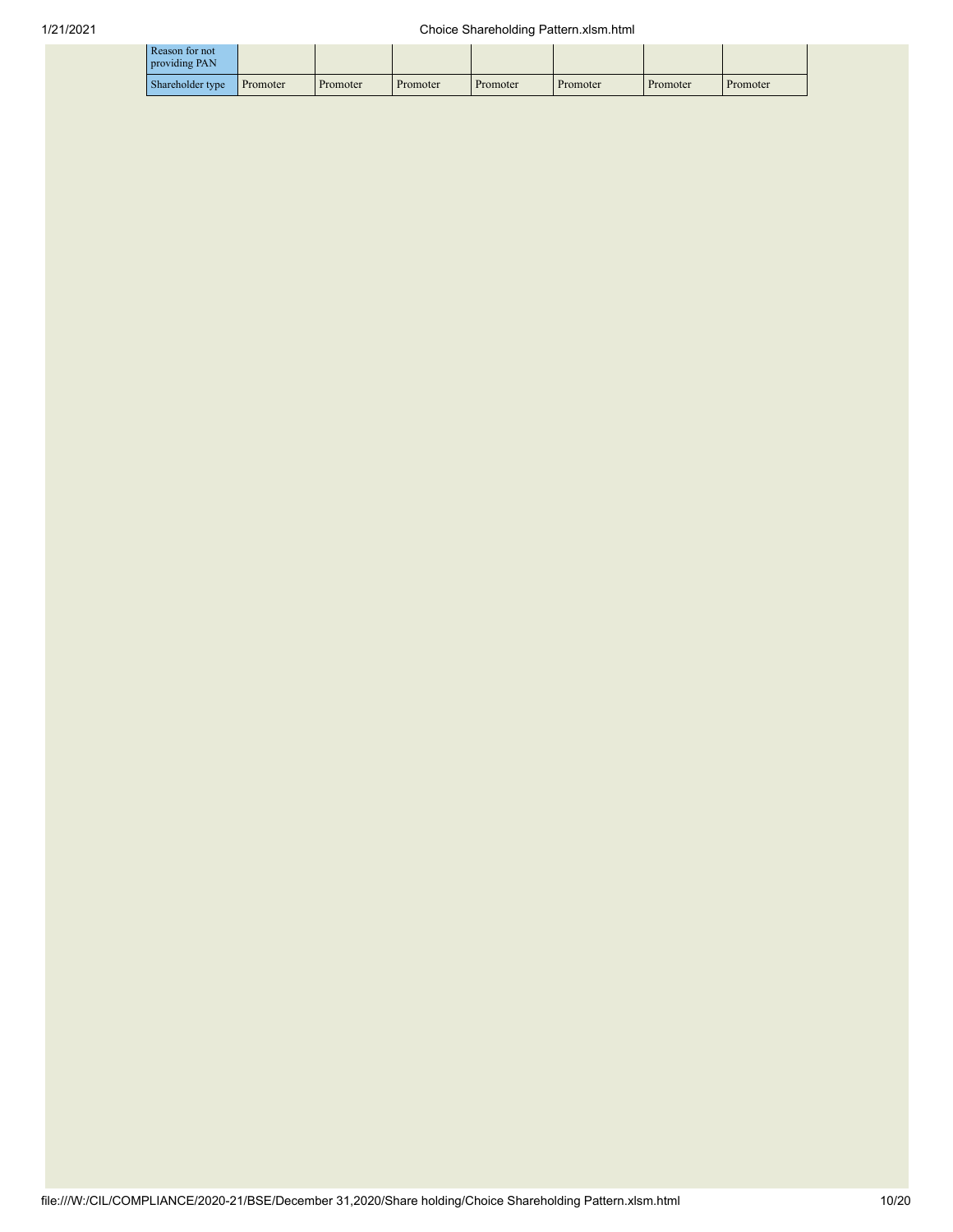|                                                                                                                                                                                            |                                                               | <b>Individuals/Hindu undivided Family</b> |                       |  |  |  |  |  |  |  |  |  |
|--------------------------------------------------------------------------------------------------------------------------------------------------------------------------------------------|---------------------------------------------------------------|-------------------------------------------|-----------------------|--|--|--|--|--|--|--|--|--|
| Searial No.                                                                                                                                                                                | 15                                                            | 16                                        |                       |  |  |  |  |  |  |  |  |  |
| Name of the<br>Shareholders (I)                                                                                                                                                            | Kamal Poddar HUF                                              | Shreya Patodia                            | Click here to go back |  |  |  |  |  |  |  |  |  |
| PAN(II)                                                                                                                                                                                    | AAHHK1927M                                                    | BSHPP9169F                                | Total                 |  |  |  |  |  |  |  |  |  |
| No. of fully paid<br>up equity shares<br>held (IV)                                                                                                                                         | 225000                                                        | 124000                                    | 15050011              |  |  |  |  |  |  |  |  |  |
| No. Of Partly paid-<br>up equity shares<br>$\text{held}(V)$                                                                                                                                |                                                               |                                           |                       |  |  |  |  |  |  |  |  |  |
| No. Of shares<br>underlying<br>Depository<br>Receipts (VI)                                                                                                                                 |                                                               |                                           |                       |  |  |  |  |  |  |  |  |  |
| Total nos. shares<br>held $(VII) = (IV) +$<br>$(V)$ + $(VI)$                                                                                                                               | 225000                                                        | 124000                                    | 15050011              |  |  |  |  |  |  |  |  |  |
| Shareholding as a<br>% of total no. of<br>shares (calculated<br>as per SCRR,<br>1957) (VIII) As a<br>% of $(A+B+C2)$                                                                       | 0.99                                                          | 0.55                                      | 66.39                 |  |  |  |  |  |  |  |  |  |
|                                                                                                                                                                                            | Number of Voting Rights held in each class of securities (IX) |                                           |                       |  |  |  |  |  |  |  |  |  |
| Class eg:X                                                                                                                                                                                 | 225000                                                        | 124000                                    | 15050011              |  |  |  |  |  |  |  |  |  |
| Class eg:y                                                                                                                                                                                 |                                                               |                                           |                       |  |  |  |  |  |  |  |  |  |
| Total                                                                                                                                                                                      | 225000                                                        | 124000                                    | 15050011              |  |  |  |  |  |  |  |  |  |
| Total as a % of<br><b>Total Voting rights</b>                                                                                                                                              | 0.99                                                          | 0.55                                      | 66.39                 |  |  |  |  |  |  |  |  |  |
| No. Of Shares<br>Underlying<br>Outstanding<br>convertible<br>securities $(X)$                                                                                                              |                                                               |                                           |                       |  |  |  |  |  |  |  |  |  |
| No. of Shares<br>Underlying<br>Outstanding<br>Warrants (Xi)                                                                                                                                | $\mathbf{0}$                                                  | $\mathbf{0}$                              | 9949989               |  |  |  |  |  |  |  |  |  |
| No. Of Shares<br>Underlying<br>Outstanding<br>convertible<br>securities and No.<br>Of Warrants (Xi)<br>(a)                                                                                 | $\boldsymbol{0}$                                              | $\boldsymbol{0}$                          | 9949989               |  |  |  |  |  |  |  |  |  |
| Shareholding, as a<br>% assuming full<br>conversion of<br>convertible<br>securities (as a<br>percentage of<br>diluted share<br>capital) $(XI)=$<br>$(VII)+(Xi)(a)$ As a<br>% of $(A+B+C2)$ | 0.57                                                          | 0.31                                      | 62.81                 |  |  |  |  |  |  |  |  |  |
| Number of Locked in shares (XII)                                                                                                                                                           |                                                               |                                           |                       |  |  |  |  |  |  |  |  |  |
| No. (a)                                                                                                                                                                                    | $\boldsymbol{0}$                                              | $\boldsymbol{0}$                          | 9851011               |  |  |  |  |  |  |  |  |  |
| As a % of total<br>Shares held (b)                                                                                                                                                         | $\mathbf{0}$                                                  | $\boldsymbol{0}$                          | 65.46                 |  |  |  |  |  |  |  |  |  |
|                                                                                                                                                                                            | Number of Shares pledged or otherwise encumbered (XIII)       |                                           |                       |  |  |  |  |  |  |  |  |  |
| No. (a)                                                                                                                                                                                    |                                                               |                                           |                       |  |  |  |  |  |  |  |  |  |
| As a % of total<br>Shares held (b)                                                                                                                                                         |                                                               |                                           |                       |  |  |  |  |  |  |  |  |  |
| Number of equity<br>shares held in<br>dematerialized<br>form (XIV)                                                                                                                         | 225000                                                        | 124000                                    | 15050011              |  |  |  |  |  |  |  |  |  |
| Reason for not providing PAN                                                                                                                                                               |                                                               |                                           |                       |  |  |  |  |  |  |  |  |  |

 $\mathbb{R}$ 

 $\mathbf{I}$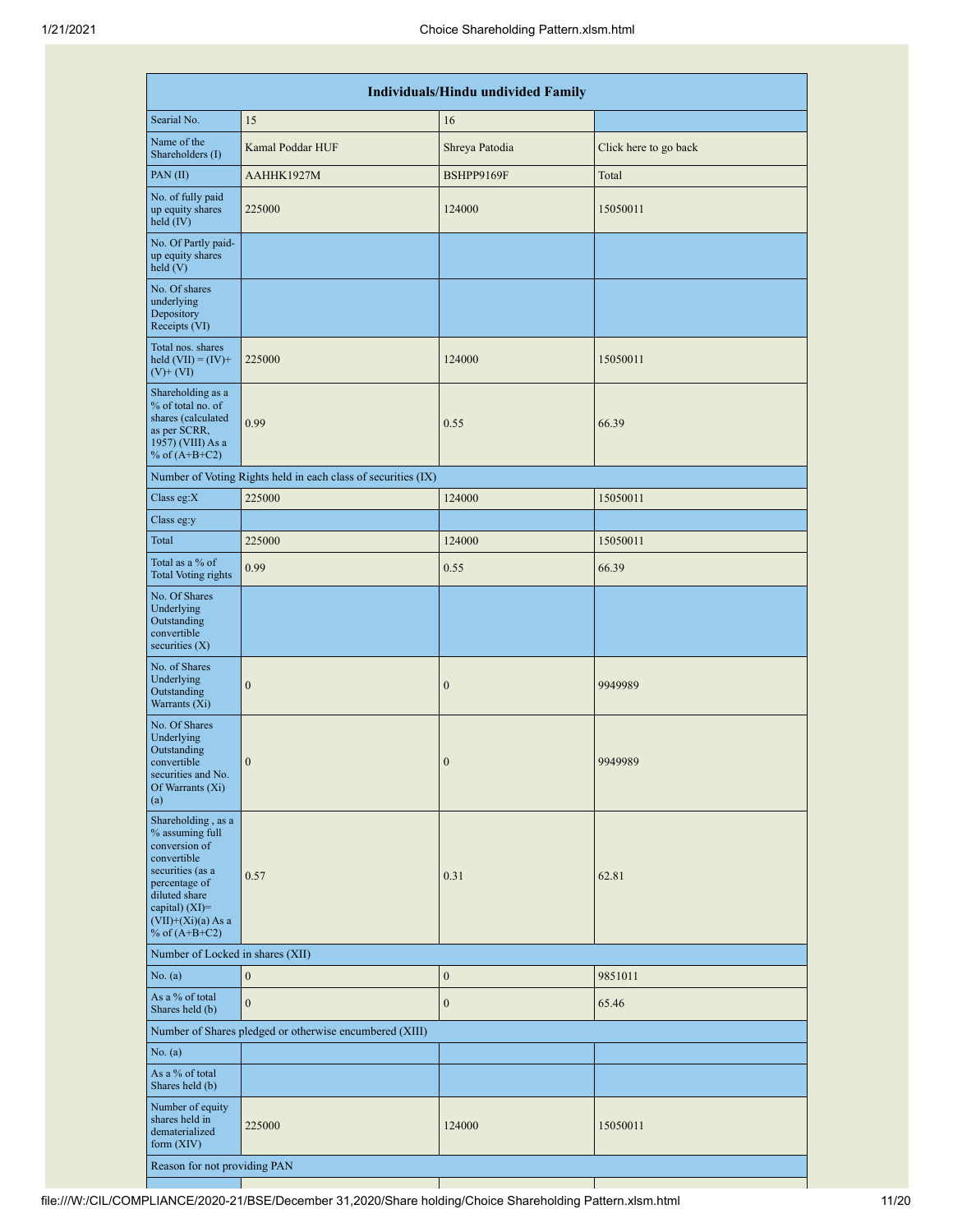| Reason for not<br>providing PAN |          |          |  |
|---------------------------------|----------|----------|--|
| Shareholder type                | Promoter | Promoter |  |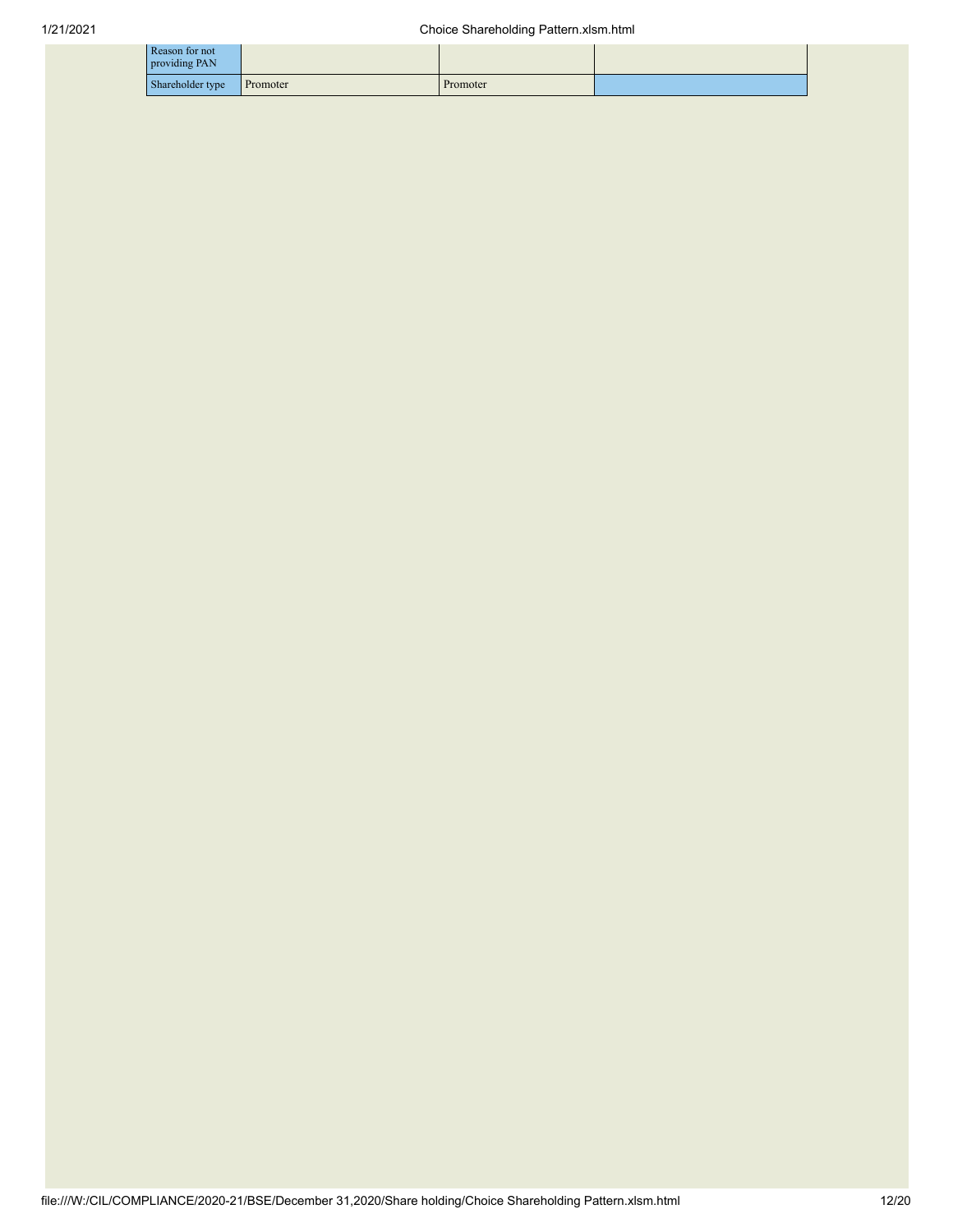| Any Other (specify)                                                                                                                                                                    |                                                               |                       |  |  |  |  |  |  |  |  |
|----------------------------------------------------------------------------------------------------------------------------------------------------------------------------------------|---------------------------------------------------------------|-----------------------|--|--|--|--|--|--|--|--|
| Searial No.                                                                                                                                                                            | $\mathbf{1}$                                                  |                       |  |  |  |  |  |  |  |  |
| Category                                                                                                                                                                               | <b>Bodies Corporate</b>                                       | Click here to go back |  |  |  |  |  |  |  |  |
| Name of the<br>Shareholders (I)                                                                                                                                                        | Shree Shakambhari Exims Private Limited                       |                       |  |  |  |  |  |  |  |  |
| PAN(II)                                                                                                                                                                                | BSHPP9169F                                                    | Total                 |  |  |  |  |  |  |  |  |
| No. of the<br>Shareholders (I)                                                                                                                                                         | $\mathbf{1}$                                                  | $\mathbf{1}$          |  |  |  |  |  |  |  |  |
| No. of fully paid<br>up equity shares<br>held (IV)                                                                                                                                     | 600000                                                        | 600000                |  |  |  |  |  |  |  |  |
| No. Of Partly paid-<br>up equity shares<br>held(V)                                                                                                                                     |                                                               |                       |  |  |  |  |  |  |  |  |
| No. Of shares<br>underlying<br>Depository<br>Receipts (VI)                                                                                                                             |                                                               |                       |  |  |  |  |  |  |  |  |
| Total nos. shares<br>held $(VII) = (IV) +$<br>$(V)$ + $(VI)$                                                                                                                           | 600000                                                        | 600000                |  |  |  |  |  |  |  |  |
| Shareholding as a<br>% of total no. of<br>shares (calculated<br>as per SCRR,<br>1957) (VIII) As a<br>% of $(A+B+C2)$                                                                   | 2.65                                                          | 2.65                  |  |  |  |  |  |  |  |  |
|                                                                                                                                                                                        | Number of Voting Rights held in each class of securities (IX) |                       |  |  |  |  |  |  |  |  |
| Class eg: X                                                                                                                                                                            | 600000                                                        | 600000                |  |  |  |  |  |  |  |  |
| Class eg:y                                                                                                                                                                             |                                                               |                       |  |  |  |  |  |  |  |  |
| Total                                                                                                                                                                                  | 600000                                                        | 600000                |  |  |  |  |  |  |  |  |
| Total as a % of<br><b>Total Voting rights</b>                                                                                                                                          | 2.65                                                          | 2.65                  |  |  |  |  |  |  |  |  |
| No. Of Shares<br>Underlying<br>Outstanding<br>convertible<br>securities $(X)$                                                                                                          |                                                               |                       |  |  |  |  |  |  |  |  |
| No. of Shares<br>Underlying<br>Outstanding<br>Warrants (Xi)                                                                                                                            | $\boldsymbol{0}$                                              | $\boldsymbol{0}$      |  |  |  |  |  |  |  |  |
| No. Of Shares<br>Underlying<br>Outstanding<br>convertible<br>securities and No.<br>Of Warrants (Xi)<br>(a)                                                                             | $\mathbf{0}$                                                  | $\boldsymbol{0}$      |  |  |  |  |  |  |  |  |
| Shareholding, as a<br>% assuming full<br>conversion of<br>convertible<br>securities (as a<br>percentage of<br>diluted share<br>capital) $(XI)=$<br>$(VII)+(X)$ As a %<br>of $(A+B+C2)$ | 1.51                                                          | 1.51                  |  |  |  |  |  |  |  |  |
| Number of Locked in shares (XII)                                                                                                                                                       |                                                               |                       |  |  |  |  |  |  |  |  |
| No. (a)                                                                                                                                                                                | 386527                                                        | 386527                |  |  |  |  |  |  |  |  |
| As a % of total<br>Shares held (b)                                                                                                                                                     | 64.42                                                         | 64.42                 |  |  |  |  |  |  |  |  |
|                                                                                                                                                                                        | Number of Shares pledged or otherwise encumbered (XIII)       |                       |  |  |  |  |  |  |  |  |
| No. (a)                                                                                                                                                                                |                                                               |                       |  |  |  |  |  |  |  |  |
| As a % of total<br>Shares held (b)                                                                                                                                                     |                                                               |                       |  |  |  |  |  |  |  |  |
| Number of equity                                                                                                                                                                       | 600000                                                        | 600000                |  |  |  |  |  |  |  |  |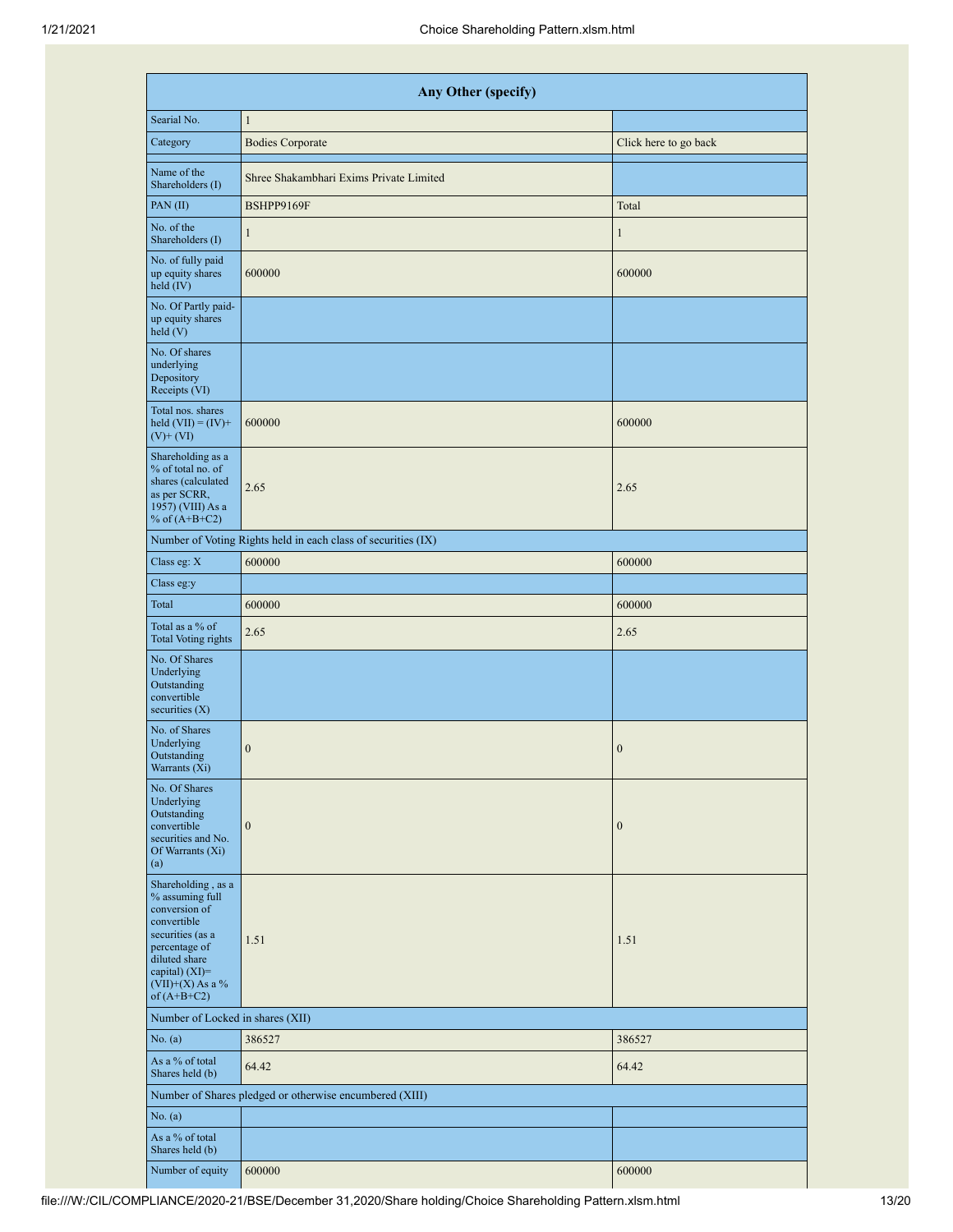| shares held in<br>dematerialized<br>form $(XIV)$ |          |  |
|--------------------------------------------------|----------|--|
| Reason for not providing PAN                     |          |  |
| Reason for not<br>providing PAN                  |          |  |
| Shareholder type                                 | Promoter |  |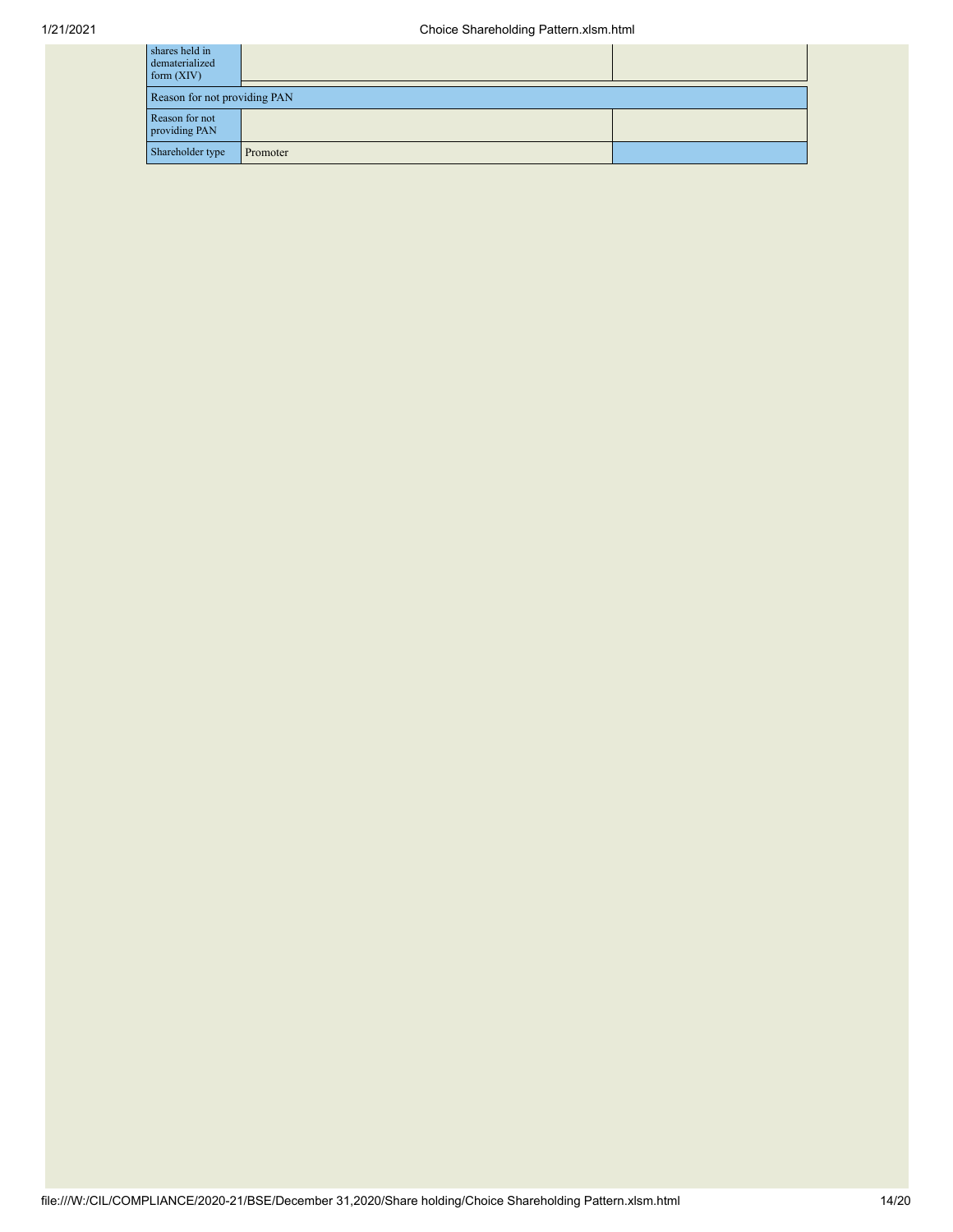п

| Individuals - ii. Individual shareholders holding nominal share capital in excess of Rs. 2 lakhs.                                                                                      |                                                               |                    |                     |                       |  |  |  |  |  |  |
|----------------------------------------------------------------------------------------------------------------------------------------------------------------------------------------|---------------------------------------------------------------|--------------------|---------------------|-----------------------|--|--|--|--|--|--|
| Searial No.                                                                                                                                                                            | $\mathbf{1}$                                                  | $\sqrt{2}$         | $\sqrt{3}$          |                       |  |  |  |  |  |  |
| Name of the<br>Shareholders (I)                                                                                                                                                        | Suresh Kanmal Jajoo                                           | Vimla Suresh Jajoo | Sunil Kumar Bagaria | Click here to go back |  |  |  |  |  |  |
| PAN (II)                                                                                                                                                                               | AAFPJ0070J                                                    | ADAPJ8747J         | AEQPB2022P          | Total                 |  |  |  |  |  |  |
| No. of fully paid<br>up equity shares<br>held (IV)                                                                                                                                     | 600000                                                        | 600000             | 250000              | 1450000               |  |  |  |  |  |  |
| No. Of Partly paid-<br>up equity shares<br>held $(V)$                                                                                                                                  |                                                               |                    |                     |                       |  |  |  |  |  |  |
| No. Of shares<br>underlying<br>Depository<br>Receipts (VI)                                                                                                                             |                                                               |                    |                     |                       |  |  |  |  |  |  |
| Total nos. shares<br>held $(VII) = (IV) +$<br>$(V)$ + $(VI)$                                                                                                                           | 600000                                                        | 600000             | 250000              | 1450000               |  |  |  |  |  |  |
| Shareholding as a<br>% of total no. of<br>shares (calculated<br>as per SCRR,<br>1957) (VIII) As a<br>% of $(A+B+C2)$                                                                   | 2.65                                                          | 2.65               | 1.1                 | 6.4                   |  |  |  |  |  |  |
|                                                                                                                                                                                        | Number of Voting Rights held in each class of securities (IX) |                    |                     |                       |  |  |  |  |  |  |
| Class eg: X                                                                                                                                                                            | 600000                                                        | 600000             | 250000              | 1450000               |  |  |  |  |  |  |
| Class eg:y                                                                                                                                                                             |                                                               |                    |                     |                       |  |  |  |  |  |  |
| Total                                                                                                                                                                                  | 600000                                                        | 600000             | 250000              | 1450000               |  |  |  |  |  |  |
| Total as a % of<br><b>Total Voting rights</b>                                                                                                                                          | 2.65                                                          | 2.65               | 1.1                 | 6.4                   |  |  |  |  |  |  |
| No. Of Shares<br>Underlying<br>Outstanding<br>convertible<br>securities (X)                                                                                                            |                                                               |                    |                     |                       |  |  |  |  |  |  |
| No. of Shares<br>Underlying<br>Outstanding<br>Warrants (Xi)                                                                                                                            | $\mathbf{0}$                                                  | $\boldsymbol{0}$   | $\mathbf{0}$        | $\boldsymbol{0}$      |  |  |  |  |  |  |
| No. Of Shares<br>Underlying<br>Outstanding<br>convertible<br>securities and No.<br>Of Warrants (Xi)<br>(a)                                                                             | $\mathbf{0}$                                                  | $\boldsymbol{0}$   | $\mathbf{0}$        | $\boldsymbol{0}$      |  |  |  |  |  |  |
| Shareholding, as a<br>% assuming full<br>conversion of<br>convertible<br>securities (as a<br>percentage of<br>diluted share<br>capital) $(XI)=$<br>$(VII)+(X)$ As a %<br>of $(A+B+C2)$ | 1.51                                                          | 1.51               | 0.63                | 3.64                  |  |  |  |  |  |  |
| Number of Locked in shares (XII)                                                                                                                                                       |                                                               |                    |                     |                       |  |  |  |  |  |  |
| No. (a)                                                                                                                                                                                | $\mathbf{0}$                                                  | $\boldsymbol{0}$   | 50000               | 50000                 |  |  |  |  |  |  |
| As a % of total<br>Shares held (b)                                                                                                                                                     | $\mathbf{0}$                                                  | $\boldsymbol{0}$   | 20                  | 3.45                  |  |  |  |  |  |  |
| Number of equity<br>shares held in<br>dematerialized<br>form $(XIV)$                                                                                                                   | 600000                                                        | 600000             | 250000              | 1450000               |  |  |  |  |  |  |
| Reason for not providing PAN                                                                                                                                                           |                                                               |                    |                     |                       |  |  |  |  |  |  |
| Reason for not<br>providing PAN                                                                                                                                                        |                                                               |                    |                     |                       |  |  |  |  |  |  |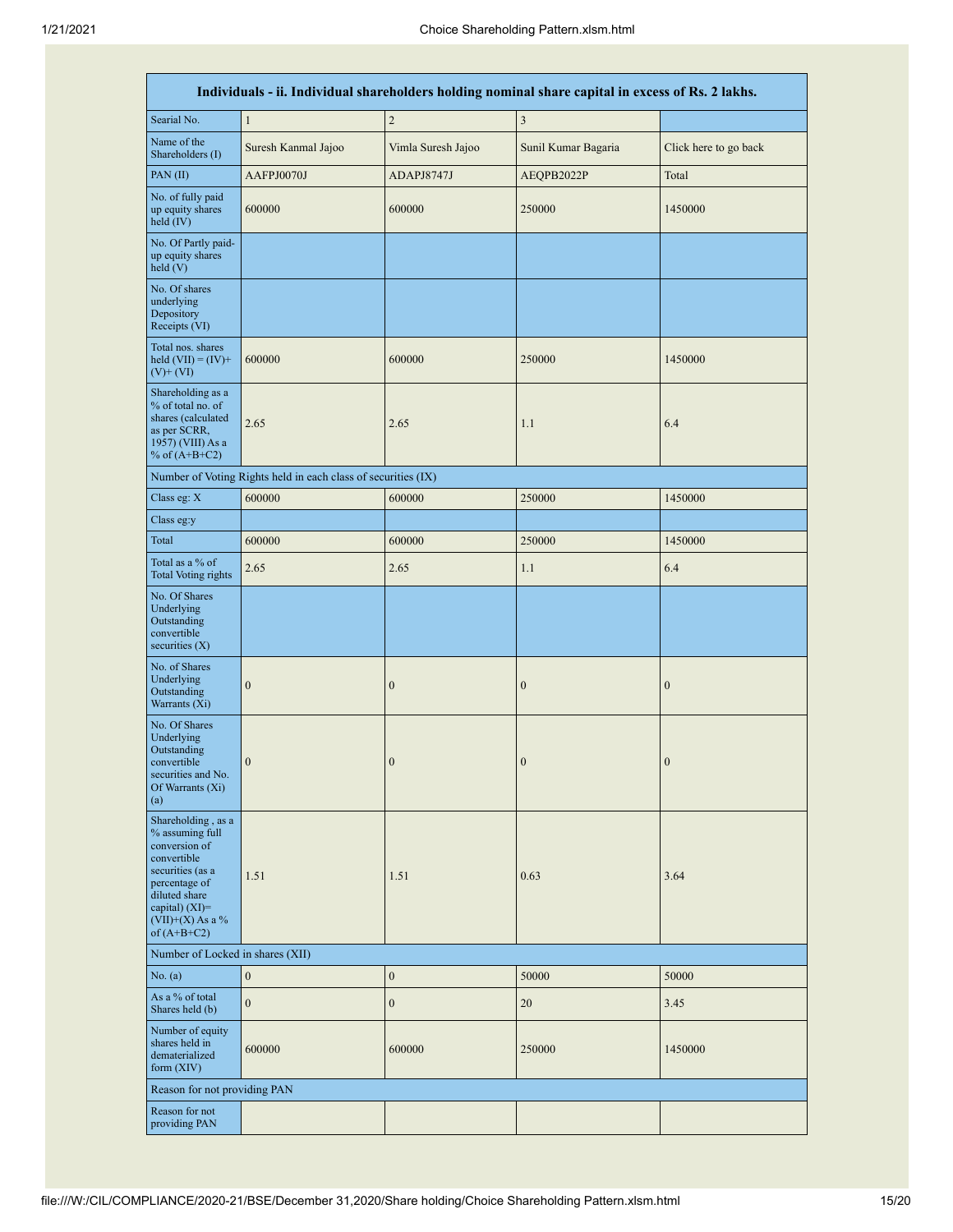| Any Other (specify)                                                                                                                                                                     |                  |                              |                     |                            |                                              |                                               |                                                                |  |  |
|-----------------------------------------------------------------------------------------------------------------------------------------------------------------------------------------|------------------|------------------------------|---------------------|----------------------------|----------------------------------------------|-----------------------------------------------|----------------------------------------------------------------|--|--|
| Searial No.                                                                                                                                                                             | $\mathbf{1}$     | $\overline{2}$               | $\mathfrak z$       | $\overline{4}$             | 5                                            | 6                                             | $\overline{7}$                                                 |  |  |
| Category                                                                                                                                                                                | <b>HUF</b>       | Non-Resident<br>Indian (NRI) | Clearing<br>Members | <b>Bodies</b><br>Corporate | <b>Bodies Corporate</b>                      | <b>Bodies Corporate</b>                       | <b>Bodies Corporate</b>                                        |  |  |
| Category / More<br>than 1 percentage                                                                                                                                                    | Category         | Category                     | Category            | Category                   | More than 1<br>percentage of<br>shareholding | More than 1<br>percentage of<br>shareholding  | More than 1<br>percentage of<br>shareholding                   |  |  |
| Name of the<br>Shareholders (I)                                                                                                                                                         |                  |                              |                     |                            | <b>Azura Projects</b><br>Private Limited     | <b>Florence Securities</b><br>Private Limited | <b>Chartered Capital</b><br><b>Research Private</b><br>Limited |  |  |
| PAN(II)                                                                                                                                                                                 |                  |                              |                     |                            | AAGCA9030R                                   | AABCF5634R                                    | AADCC4238N                                                     |  |  |
| No. of the<br>Shareholders (I)                                                                                                                                                          | 90               | $\,$ 8 $\,$                  | 17                  | 31                         | $\mathbf{1}$                                 | 1                                             | $\mathbf{1}$                                                   |  |  |
| No. of fully paid<br>up equity shares<br>held (IV)                                                                                                                                      | 210060           | 44620                        | 6764                | 2730324                    | 1285026                                      | 785684                                        | 414212                                                         |  |  |
| No. Of Partly paid-<br>up equity shares<br>held(V)                                                                                                                                      |                  |                              |                     |                            |                                              |                                               |                                                                |  |  |
| No. Of shares<br>underlying<br>Depository<br>Receipts (VI)                                                                                                                              |                  |                              |                     |                            |                                              |                                               |                                                                |  |  |
| Total nos. shares<br>held $(VII) = (IV) +$<br>$(V)$ + $(VI)$                                                                                                                            | 210060           | 44620                        | 6764                | 2730324                    | 1285026                                      | 785684                                        | 414212                                                         |  |  |
| Shareholding as a<br>% of total no. of<br>shares (calculated<br>as per SCRR,<br>1957) (VIII) As a<br>% of $(A+B+C2)$                                                                    | 0.93             | 0.2                          | 0.03                | 12.04                      | 5.67                                         | 3.47                                          | 1.83                                                           |  |  |
| Number of Voting Rights held in each class of securities (IX)                                                                                                                           |                  |                              |                     |                            |                                              |                                               |                                                                |  |  |
| Class eg: X                                                                                                                                                                             | 210060           | 44620                        | 6764                | 2730324                    | 1285026                                      | 785684                                        | 414212                                                         |  |  |
| Class eg:y                                                                                                                                                                              |                  |                              |                     |                            |                                              |                                               |                                                                |  |  |
| Total                                                                                                                                                                                   | 210060           | 44620                        | 6764                | 2730324                    | 1285026                                      | 785684                                        | 414212                                                         |  |  |
| Total as a % of<br><b>Total Voting rights</b>                                                                                                                                           | 0.93             | 0.2                          | 0.03                | 12.04                      | 5.67                                         | 3.47                                          | 1.83                                                           |  |  |
| No. Of Shares<br>Underlying<br>Outstanding<br>convertible<br>securities $(X)$                                                                                                           |                  |                              |                     |                            |                                              |                                               |                                                                |  |  |
| No. of Shares<br>Underlying<br>Outstanding<br>Warrants (Xi)                                                                                                                             | $\boldsymbol{0}$ | $\boldsymbol{0}$             | $\boldsymbol{0}$    | $\mathbf{0}$               | $\boldsymbol{0}$                             | $\boldsymbol{0}$                              | $\boldsymbol{0}$                                               |  |  |
| No. Of Shares<br>Underlying<br>Outstanding<br>convertible<br>securities and No.<br>Of Warrants (Xi)<br>(a)                                                                              | $\mathbf{0}$     | $\boldsymbol{0}$             | $\mathbf{0}$        | $\boldsymbol{0}$           | $\boldsymbol{0}$                             | $\mathbf{0}$                                  | $\boldsymbol{0}$                                               |  |  |
| Shareholding, as a<br>% assuming full<br>conversion of<br>convertible<br>securities (as a<br>percentage of<br>diluted share<br>capital) $(XI)$ =<br>$(VII)+(X)$ As a %<br>of $(A+B+C2)$ | 0.53             | 0.11                         | 0.02                | 6.86                       | 3.23                                         | 1.97                                          | 1.04                                                           |  |  |
| Number of Locked in shares (XII)                                                                                                                                                        |                  |                              |                     |                            |                                              |                                               |                                                                |  |  |
| No. (a)                                                                                                                                                                                 | $\boldsymbol{0}$ | $\overline{0}$               | $\boldsymbol{0}$    | $\boldsymbol{0}$           | $\mathbf{0}$                                 | $\boldsymbol{0}$                              | $\boldsymbol{0}$                                               |  |  |
| As a % of total<br>Shares held (b)                                                                                                                                                      | $\mathbf{0}$     | $\mathbf{0}$                 | $\boldsymbol{0}$    | $\boldsymbol{0}$           | $\boldsymbol{0}$                             | $\mathbf{0}$                                  | $\boldsymbol{0}$                                               |  |  |
| Number of equity<br>shares held in                                                                                                                                                      | 210060           | 44620                        | 6764                | 2728324                    | 1285026                                      | 785684                                        | 414212                                                         |  |  |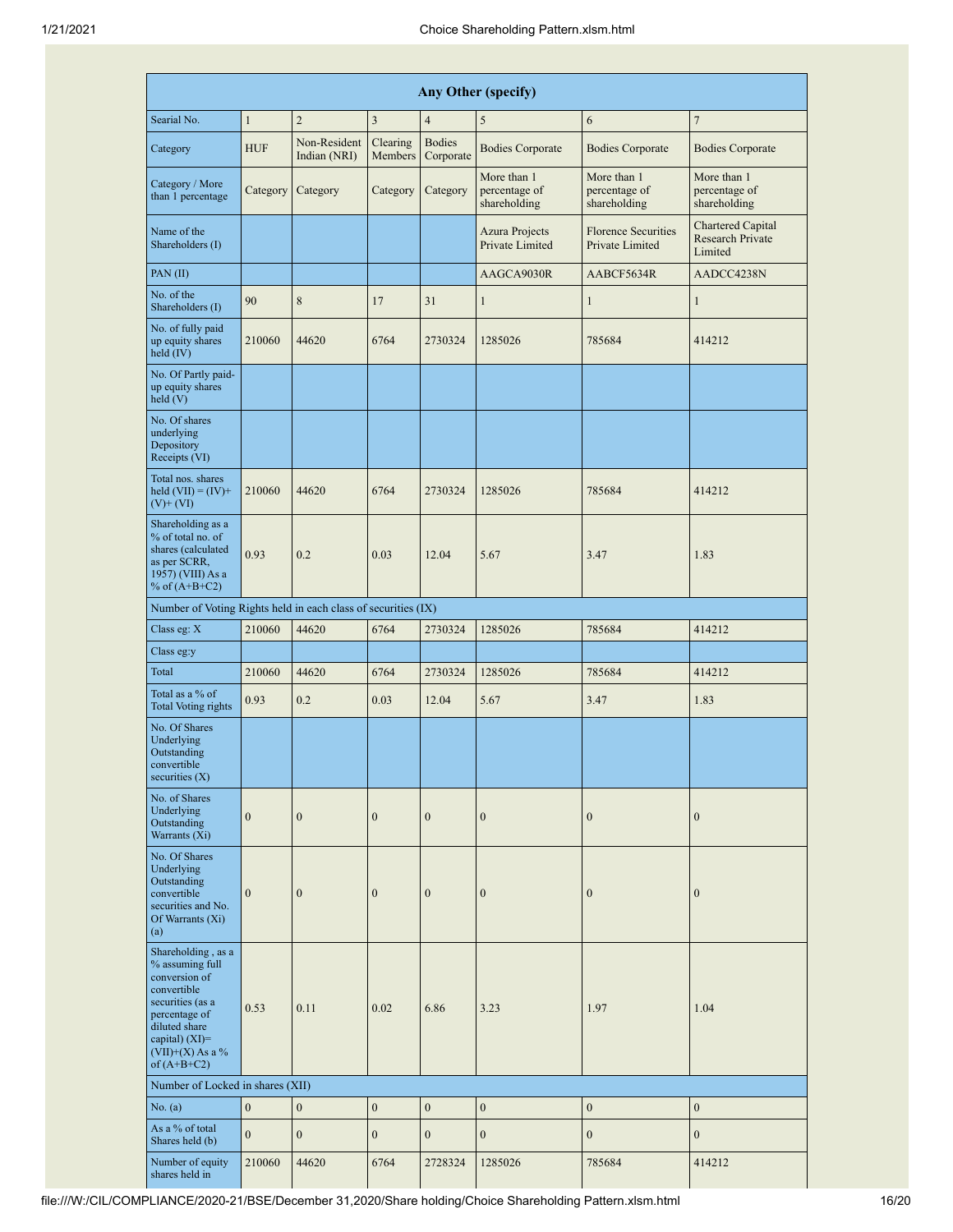| dematerialized<br>form(XIV)     |  |  |  |  |
|---------------------------------|--|--|--|--|
| Reason for not providing PAN    |  |  |  |  |
| Reason for not<br>providing PAN |  |  |  |  |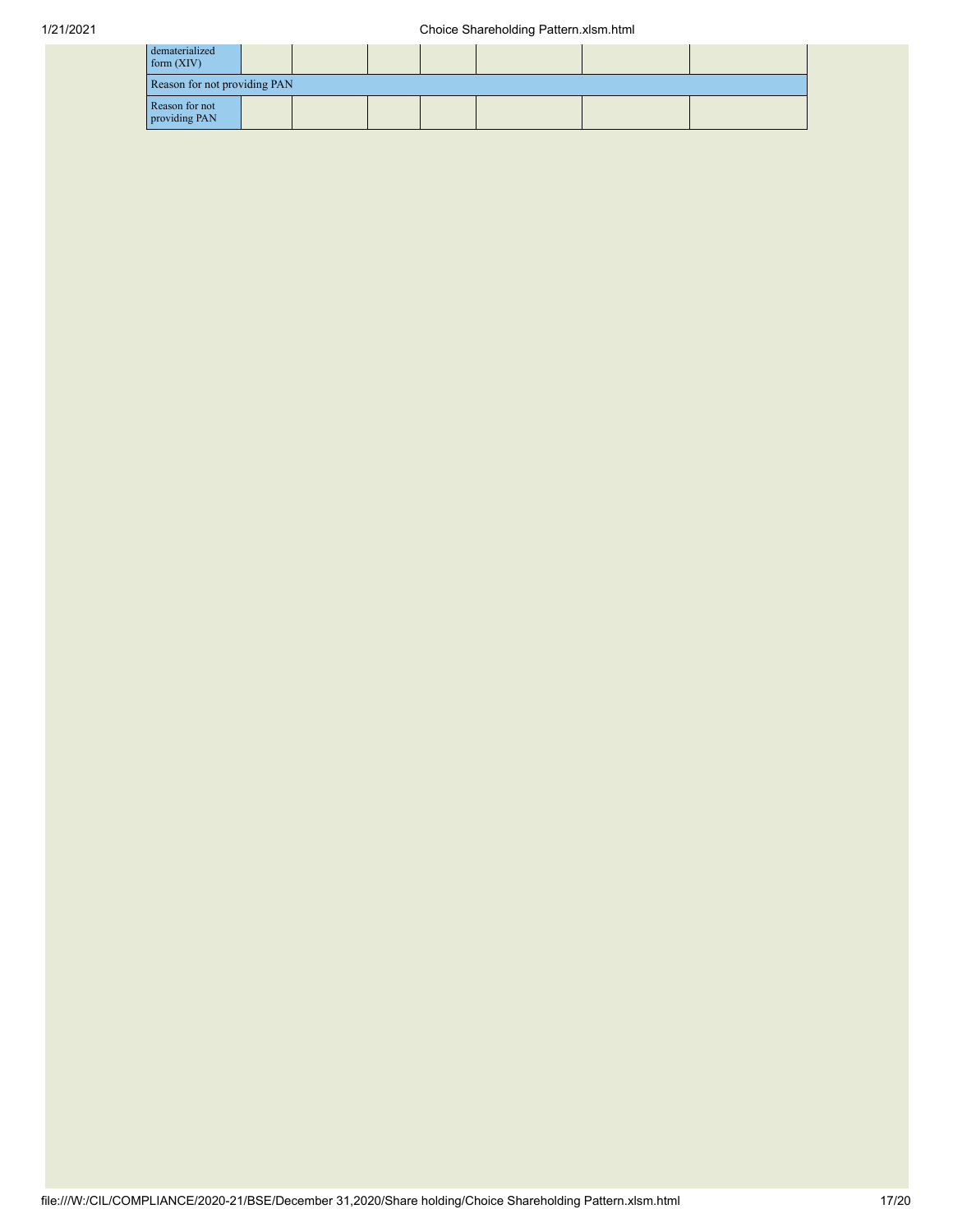| <b>Any Other (specify)</b>                                                                                                                                                           |                                                               |  |  |  |  |  |  |  |  |
|--------------------------------------------------------------------------------------------------------------------------------------------------------------------------------------|---------------------------------------------------------------|--|--|--|--|--|--|--|--|
| Searial No.                                                                                                                                                                          |                                                               |  |  |  |  |  |  |  |  |
| Category                                                                                                                                                                             |                                                               |  |  |  |  |  |  |  |  |
| Category / More<br>than 1 percentage                                                                                                                                                 |                                                               |  |  |  |  |  |  |  |  |
| Name of the<br>Shareholders (I)                                                                                                                                                      | Click here to go back                                         |  |  |  |  |  |  |  |  |
| PAN(II)                                                                                                                                                                              | Total                                                         |  |  |  |  |  |  |  |  |
| No. of the<br>Shareholders (I)                                                                                                                                                       | 146                                                           |  |  |  |  |  |  |  |  |
| No. of fully paid<br>up equity shares<br>held (IV)                                                                                                                                   | 2991768                                                       |  |  |  |  |  |  |  |  |
| No. Of Partly paid-<br>up equity shares<br>held (V)                                                                                                                                  |                                                               |  |  |  |  |  |  |  |  |
| No. Of shares<br>underlying<br>Depository<br>Receipts (VI)                                                                                                                           |                                                               |  |  |  |  |  |  |  |  |
| Total nos. shares<br>held $(VII) = (IV) +$<br>$(V)$ + $(VI)$                                                                                                                         | 2991768                                                       |  |  |  |  |  |  |  |  |
| Shareholding as a<br>% of total no. of<br>shares (calculated<br>as per SCRR,<br>1957) (VIII) As a<br>% of $(A+B+C2)$                                                                 | 13.2                                                          |  |  |  |  |  |  |  |  |
|                                                                                                                                                                                      | Number of Voting Rights held in each class of securities (IX) |  |  |  |  |  |  |  |  |
| Class eg: X                                                                                                                                                                          | 2991768                                                       |  |  |  |  |  |  |  |  |
| Class eg:y                                                                                                                                                                           |                                                               |  |  |  |  |  |  |  |  |
| Total                                                                                                                                                                                | 2991768                                                       |  |  |  |  |  |  |  |  |
| Total as a % of<br><b>Total Voting rights</b>                                                                                                                                        | 13.2                                                          |  |  |  |  |  |  |  |  |
| No. Of Shares<br>Underlying<br>Outstanding<br>convertible<br>securities $(X)$                                                                                                        |                                                               |  |  |  |  |  |  |  |  |
| No. of Shares<br>Underlying<br>Outstanding<br>Warrants (Xi)                                                                                                                          | $\theta$                                                      |  |  |  |  |  |  |  |  |
| No. Of Shares<br>Underlying<br>Outstanding<br>convertible<br>securities and No.<br>Of Warrants (Xi)<br>(a)                                                                           | $\boldsymbol{0}$                                              |  |  |  |  |  |  |  |  |
| Shareholding, as a<br>% assuming full<br>conversion of<br>convertible<br>securities (as a<br>percentage of<br>diluted share<br>capital) (XI)=<br>$(VII)+(X)$ As a %<br>of $(A+B+C2)$ | 7.52                                                          |  |  |  |  |  |  |  |  |
| Number of Locked in shares (XII)                                                                                                                                                     |                                                               |  |  |  |  |  |  |  |  |
| No. (a)                                                                                                                                                                              | $\mathbf{0}$                                                  |  |  |  |  |  |  |  |  |
| As a % of total<br>Shares held (b)                                                                                                                                                   | $\mathbf{0}$                                                  |  |  |  |  |  |  |  |  |
| Number of equity<br>shares held in<br>dematerialized<br>form $(XIV)$                                                                                                                 | 2989768                                                       |  |  |  |  |  |  |  |  |
| Reason for not providing PAN                                                                                                                                                         |                                                               |  |  |  |  |  |  |  |  |

file:///W:/CIL/COMPLIANCE/2020-21/BSE/December 31,2020/Share holding/Choice Shareholding Pattern.xlsm.html 18/20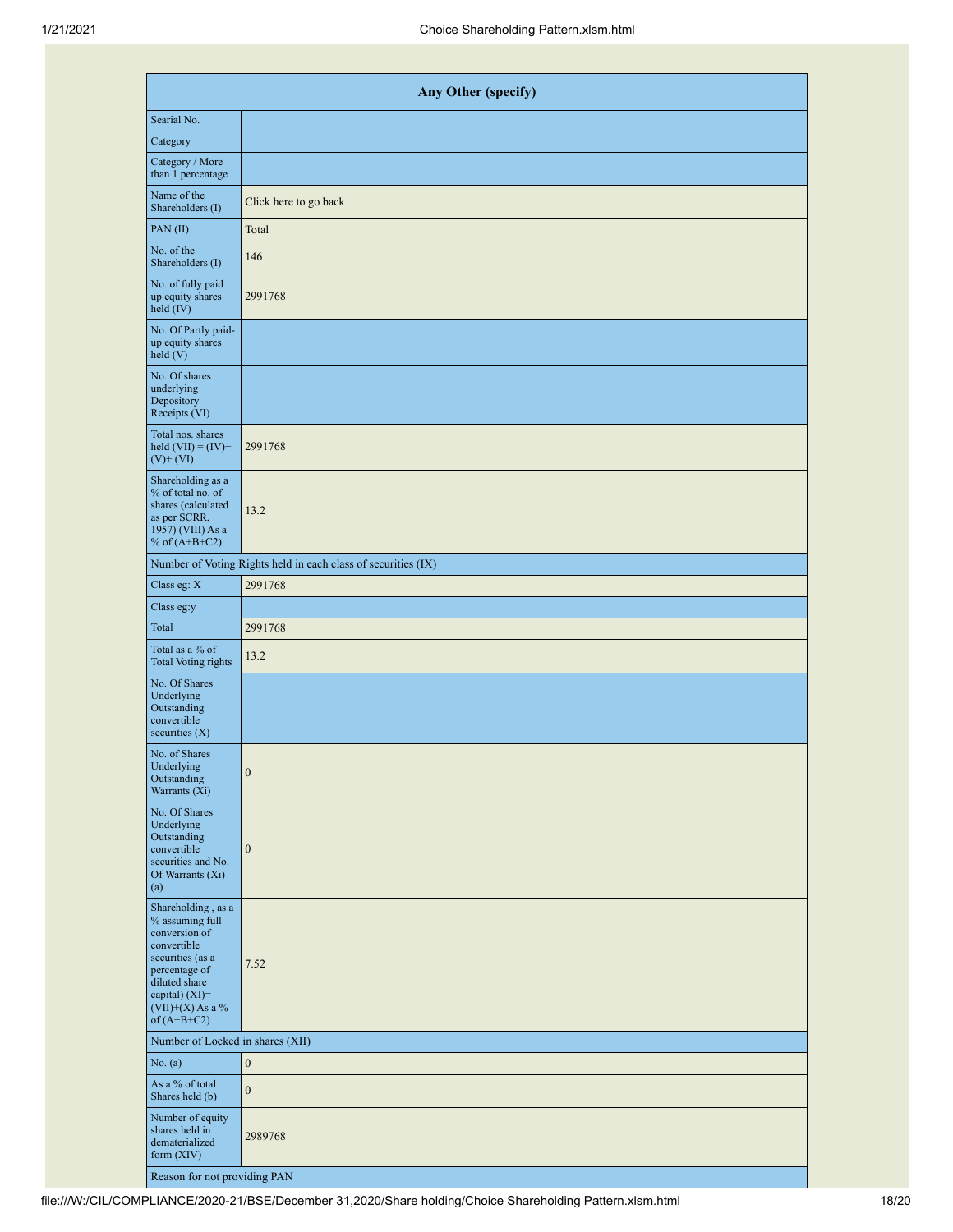Reason for not providing PAN